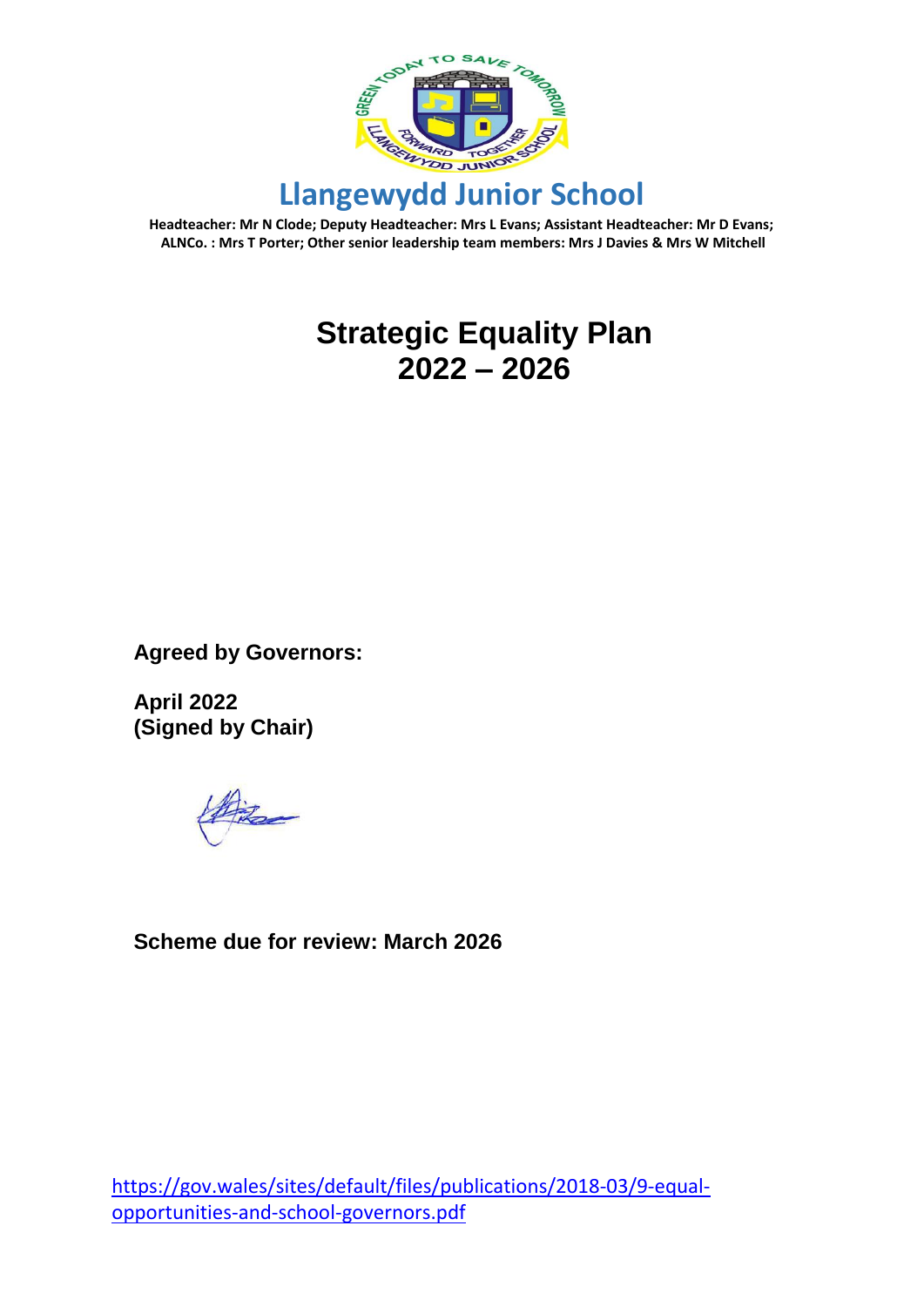

# **Contents of our Strategic Equality Plan (SEP)**

#### **1. Our distinctive character, values, priorities and aims**

- 1.1. The Equality Act 2010
- 
- 1.2. The Protected Characteristics<br>1.3. Requirements on Schools Requirements on Schools
- 1.4. School values
- 1.5. Characteristics of our school<br>1.6. Mainstreaming equality into p
- Mainstreaming equality into policy and practice
- 1.7. Setting our equality objectives

#### **2. Responsibilities**

- 2.1. Governing Body
- 2.2. Senior Leadership Team
- 2.3. Staff teaching and non-teaching

#### **3. Information gathering and Engagement**

- 3.1. Purpose and process
- 3.2. Types of information gathered
- 3.3. Engagement
- **4. Equality Impact Assessment**
- **5. Objectives and Action Plans**
- **6. Publication and reporting**
- **7. Monitor and Review**

#### **Appendices**

- **App. 1 Regional Equality Objectives**
- **App. 2 School Equality Objectives and Action Plan**
- **App. 3 School Access Plan**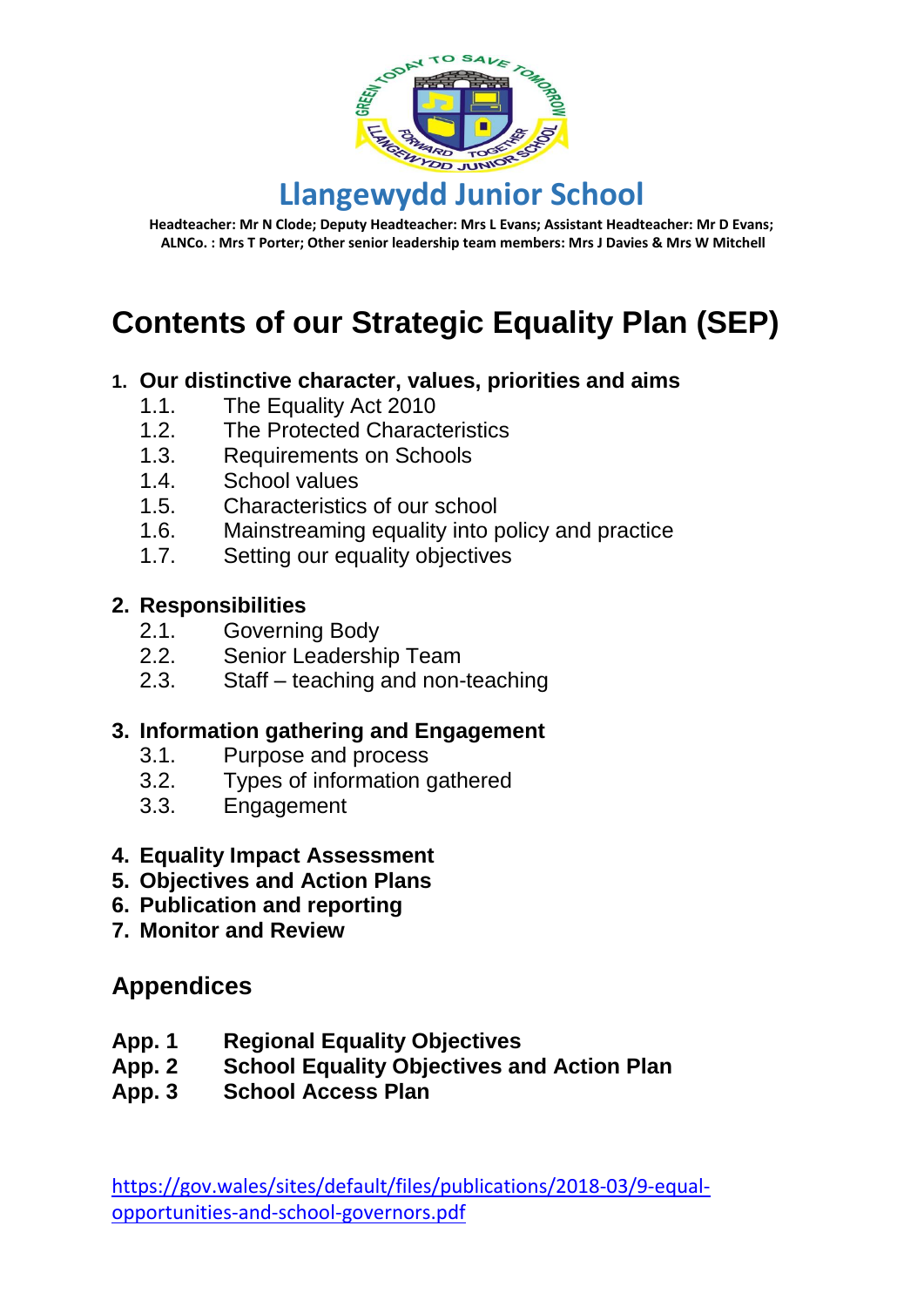

# **1. Our Distinctive Character, priorities and Aims**

## **1.1 The Equality Act 2010**

The Equality Act 2010 ("the 2010 Act") consolidates and replaces the previous discrimination legislation for Wales, England and Scotland. It also strengthens the law to support progress on equality.

#### **1.2 The Protected Characteristics**

The 2010 Act protects people from discrimination based on protected characteristics. The protected characteristics are as follows:

- Age;
- Disability;
- Gender reassignment:
- Marriage and civil partnership;
- Pregnancy and maternity:
- Race;
- Religion or belief;
- Sex;
- Sexual orientation.

#### **1.3 Requirements on schools**

The governing body of a school must not discriminate in their roles as educators or employers against: <sup>1</sup>

- job applicants;
- existing members of staff;
- a child seeking admission to the school; and
- existing pupils.

<sup>-</sup><sup>1</sup> [https://gov.wales/sites/default/files/publications/2018-03/9-equal-opportunities-and-school](https://gov.wales/sites/default/files/publications/2018-03/9-equal-opportunities-and-school-governors.pdf)[governors.pdf](https://gov.wales/sites/default/files/publications/2018-03/9-equal-opportunities-and-school-governors.pdf)

[https://gov.wales/sites/default/files/publications/2018-03/9-equal](https://gov.wales/sites/default/files/publications/2018-03/9-equal-opportunities-and-school-governors.pdf)[opportunities-and-school-governors.pdf](https://gov.wales/sites/default/files/publications/2018-03/9-equal-opportunities-and-school-governors.pdf)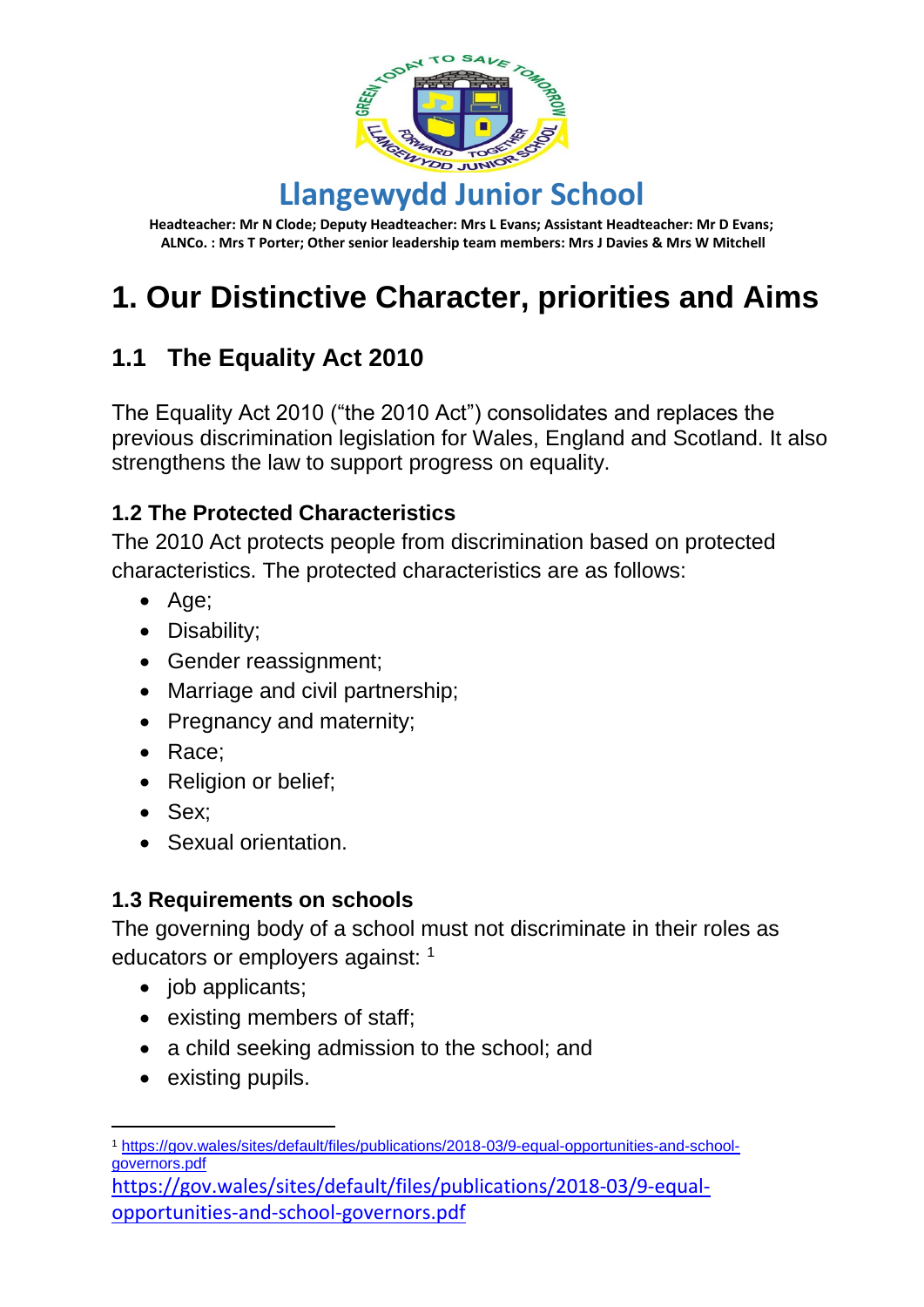

The Public Sector Equality Duty (PSED) requires schools to:

- eliminate unlawful discrimination, harassment and victimisation
- advance equality of opportunity
- foster good relations between persons who share a protected characteristic and those who do not.

The PSED requires schools to take action to improve outcomes for learners with different protected characteristics. It is a legal requirement under the 2010 Act, which schools in Wales must follow. The general duty has three aims and requires schools in Wales to have due regard to the need to:

- eliminate discrimination and harassment and victimisation
- advance equality and opportunity
- foster good relations across all protected characteristics.

To fulfil the three aims of the general duty, schools have three sets of specific duties:

(a) to collect, analyse and publish information about their progress in achieving the three aims of the 2010 Act

(b) to decide on certain specific and measurable objectives that they will pursue over the coming years to achieve the three aims and publish these objectives

and when undertaking the first two sets of specific duties:

(c) to engage with people who have a legitimate interest – including all staff, learners, parents/carers, local groups, organisations and individuals as appropriate.<sup>2</sup>

<sup>-</sup><sup>2</sup> [https://gov.wales/sites/default/files/publications/2019-11/rights-respect-equality-statutory-guidance](https://gov.wales/sites/default/files/publications/2019-11/rights-respect-equality-statutory-guidance-for-local-authorities.pdf)[for-local-authorities.pdf](https://gov.wales/sites/default/files/publications/2019-11/rights-respect-equality-statutory-guidance-for-local-authorities.pdf)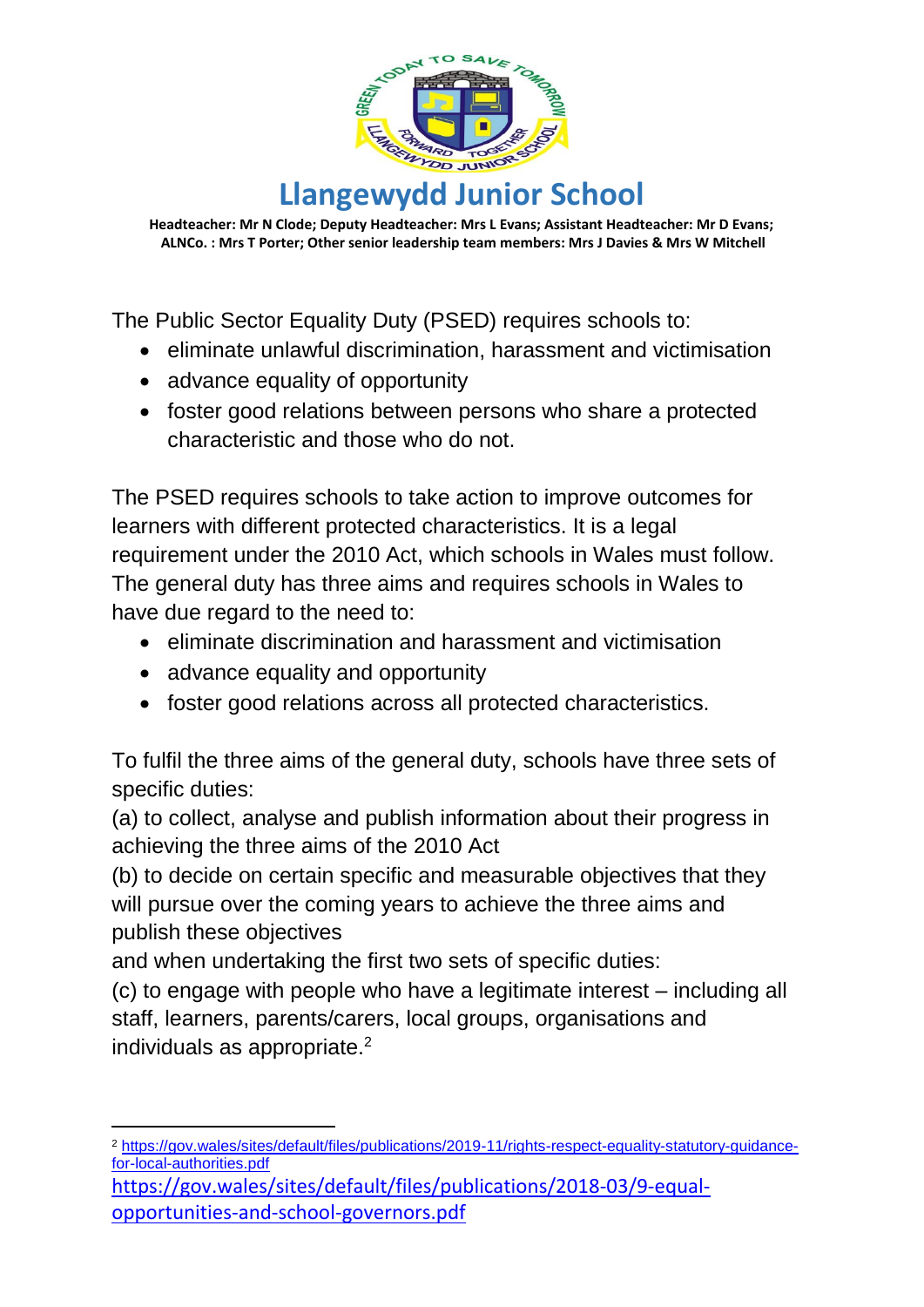

## **1.4 School values**

At Llangewydd Junior School we are committed to ensuring equality of education and opportunity for all pupils, staff, parents and carers receiving services from the school, irrespective of disability, race, gender, age, sexual orientation, religion or belief, gender reassignment, pregnancy & maternity, marriage and civil partnership. We aim to develop a culture of inclusion and diversity in which all those connected to the school feel proud of their identity and able to participate fully in school life. We are a school who believes that a Values approach allows us to achieve our aims.

The achievement of pupils will be monitored and we will use this data to support pupils, raise standards and ensure inclusive teaching. We will tackle discrimination by the positive promotion of equality, challenging bullying and stereotypes and creating an environment which champions respect for all. At Llangewydd Junior School we believe that diversity is a strength, which should be respected and celebrated by all those who learn, teach and visit here.

We work hard in the school to achieve our aims

- To ensure equality among all elements of our school community
- To be aware of the provision made for boys and girls
- To ensure provision for minority faith and ethnic groups
- To support children with a special educational need
- To support able and talented pupils
- To support any children looked after by the authority
- To support children who face stress in their lives
- To support any children who are at risk of disaffection and social exclusion

To achieve our aims our policy focuses on:

• Attendance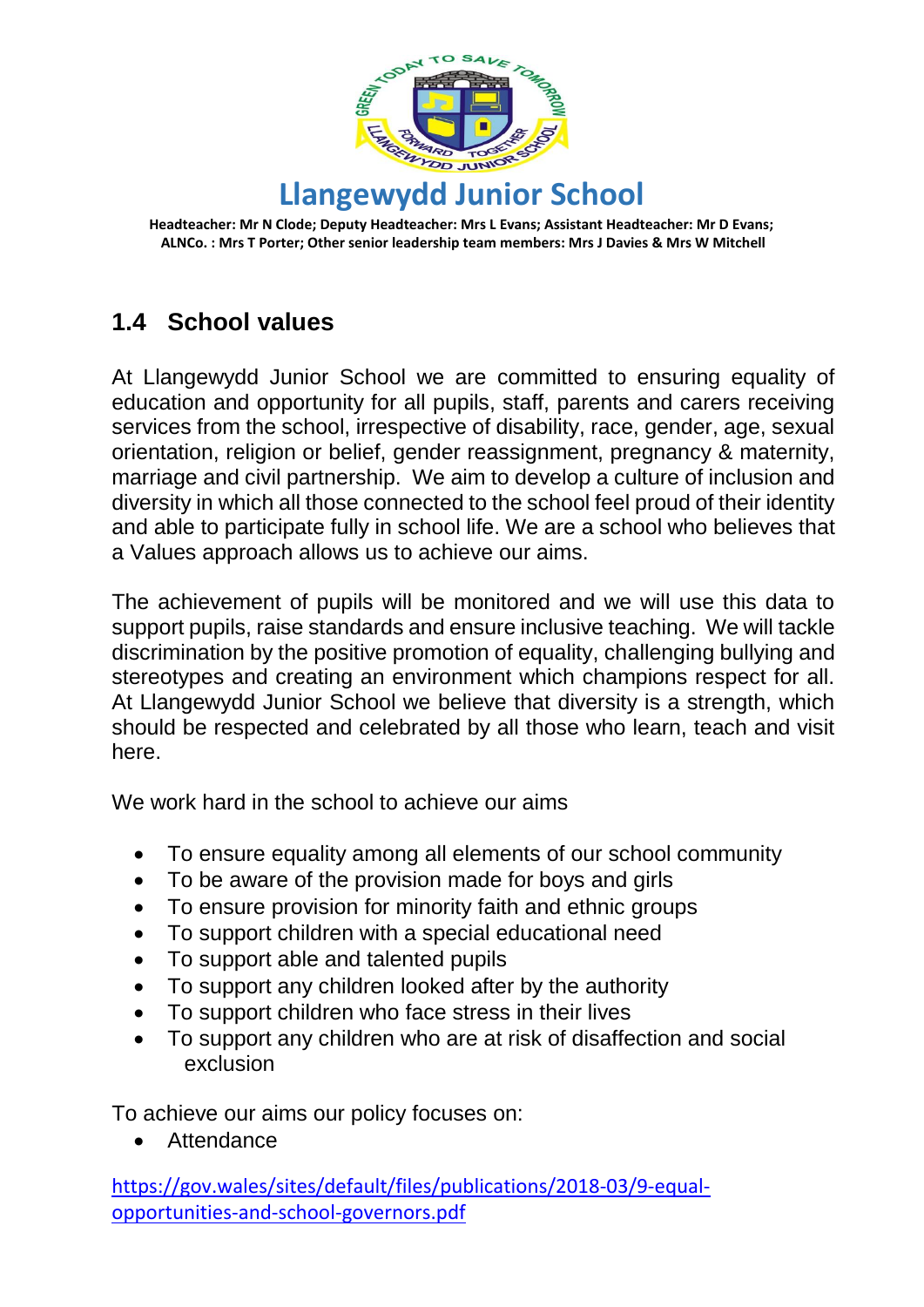

- Behaviour
- Managing signs of disaffection
- Equal opportunities
- Gender Issues
- Providing for talented pupils
- Racial equality
- Pupils with difficult home circumstances
- Pupils with an additional learning need
- Our adoption of statutory elements of the 'New Curriculum'

### **1.5 Characteristics of our school**

Llangewydd Junior School serves the areas of Cefn Glas and Bryntirion on the western outskirts of Bridgend. At the start of this new academic year we have 360 pupils on roll. We are the only junior school in Bridgend and one of the largest in Wales. As a junior school, our context under the New Curriculum is unusual, as unlike primary schools, the positive influence of established Foundation Phase practice is not in situ. We recognise that in order to develop our school, particularly in regard to attitudes to learning, that we have to learn from others and develop our own approach to teaching and learning. This is not a Foundation Phase approach, nor a didactic approach but one which has the four core purposes at its heart and sits comfortably with our pupils, parents, staff and governors. We are only part-way through this development.

Llangewydd Junior School serves a very supportive community of parents and carers. Our parents and the community play a full and active part in the life of the school. As of today (07/04/2022) we have 132 pupils who are eligible for free school meals (38%). Other key pastoral factors are as follows: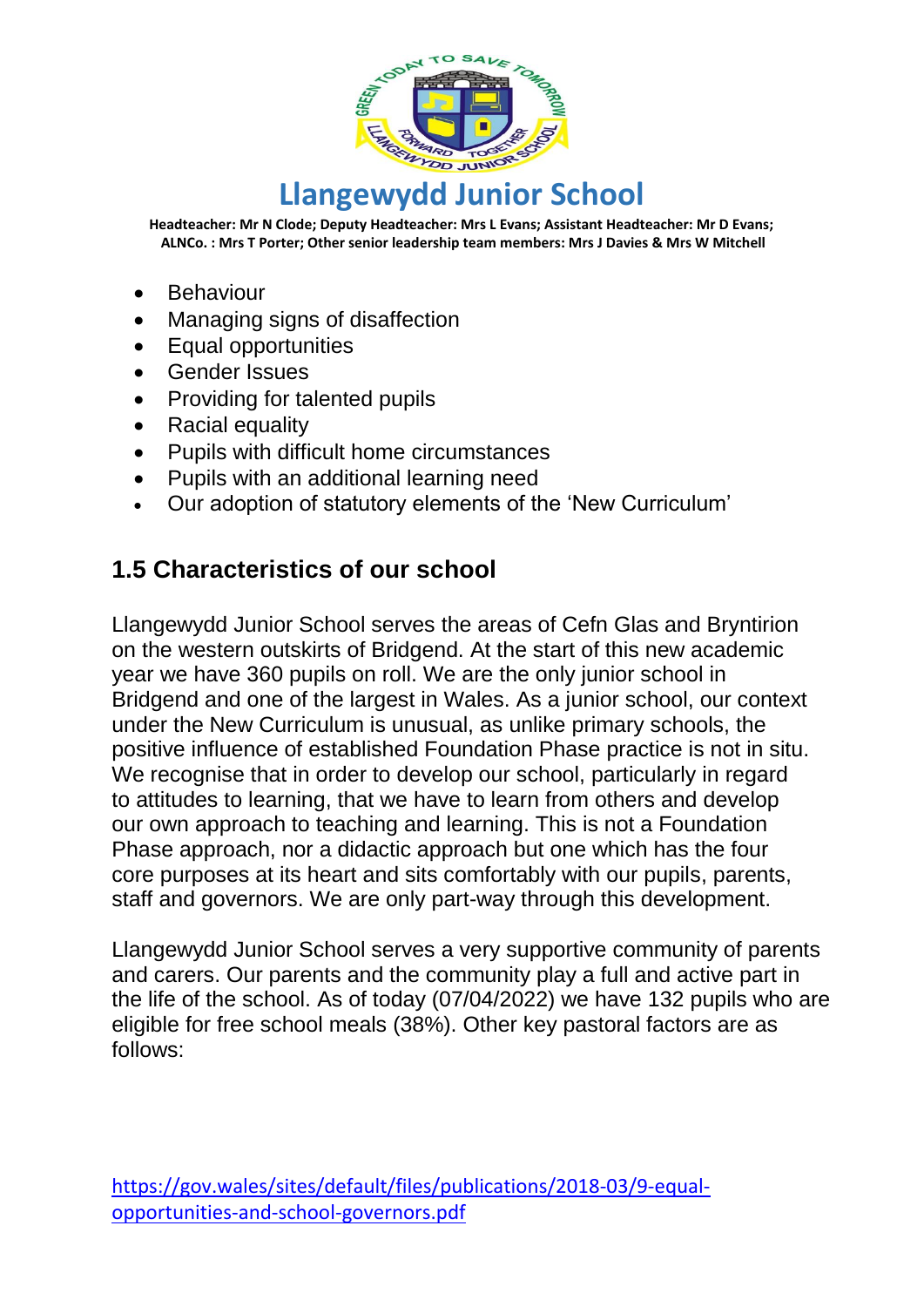



40% of our children attend after school/lunch time clubs and we place great focus on partnership working. PSO community officers visit the school weekly; the School liaison Police officer leads on various wellbeing area of the curriculum in each year group. The school nurse leads several areas of the SRE curriculum for us. 'Naturequest', along with the local RNLI work with the children on beach safety. Partnerships with a range of local and external groups support our children and is a particular strength of the school. There is weekly support for our dyslexic children and our visually impaired and hearing impaired. Children from our Sunshine and Rainbow children are integrated into mainstream education in accordance with their needs and identified skills progress.

Pupil monitoring provides the school with a very positive picture of where each child is in relation to need. Staff have a very good understanding of every child's needs within the school. An example of our termly 'MER' plans is included below: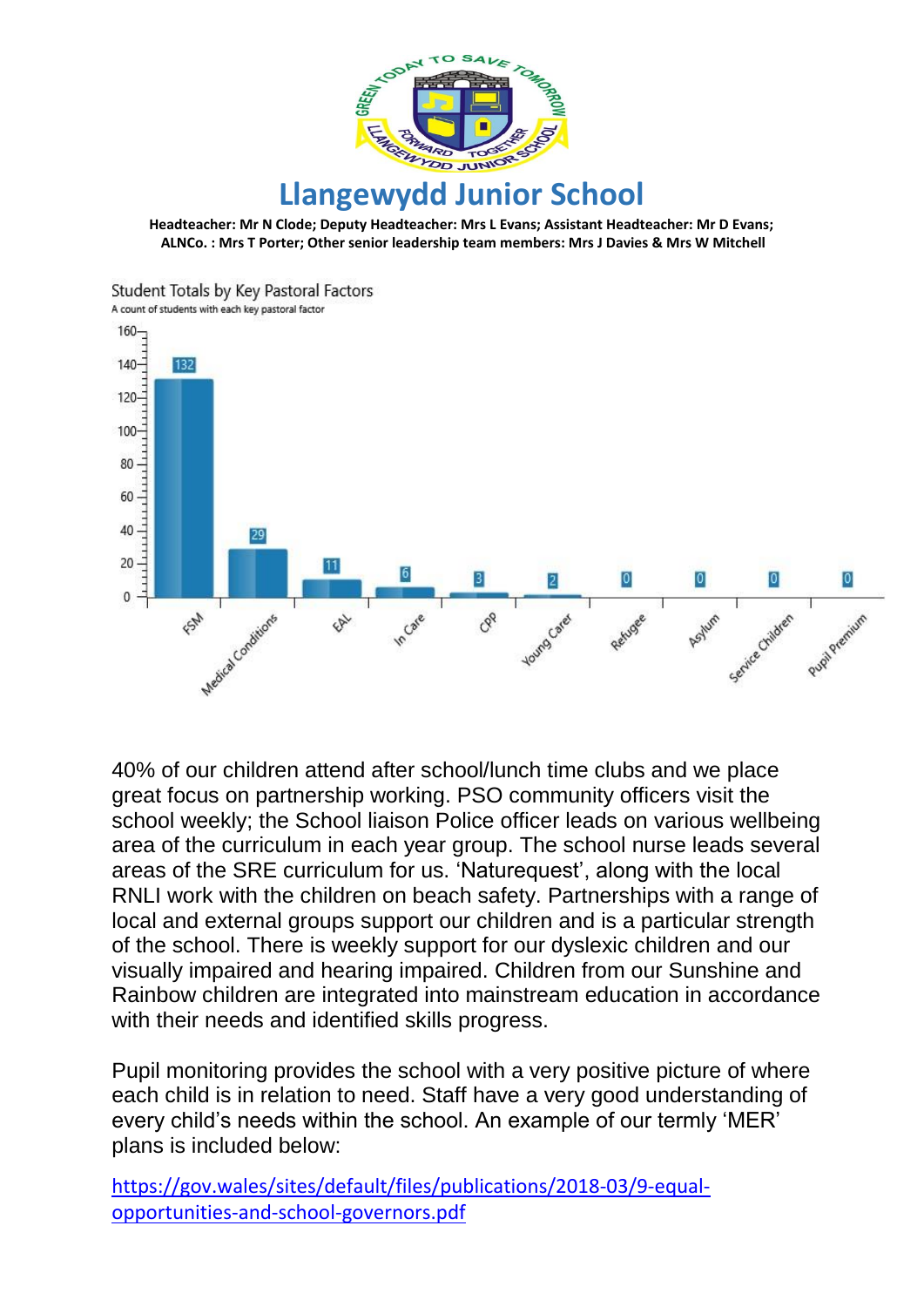

# **Llangewydd Junior School**

**Headteacher: Mr N Clode; Deputy Headteacher: Mrs L Evans; Assistant Headteacher: Mr D Evans; ALNCo. : Mrs T Porter; Other senior leadership team members: Mrs J Davies & Mrs W Mitchell**



Parental consultation meetings are held biannually, with ALN reviews held termly. Parents and Carers also have the opportunity to meet their child's teacher every as and when they require. We are proud of our very close ties with our feeder schools; Cefn Glas Infant School and Bryntirion Infant School and of our close ties with Bryntirion Comprehensive School (BCS).

The school is engaged with CSCJES in a research projects around 'Assessment and the New Curriculum'. We work very closely with BCS and the other primary age schools within this cluster. Across the curriculum we have established effective working groups and on May 9<sup>th</sup> the cluster 'Curriculum Reform Group' is visiting our school.

The school engages a resident artist, the Bethesda Arts Group, which in addition to discrete projects, supports the work of the 'Llangewydd Eco Hands' group of parent volunteers who paint and undertake art work at the school on a weekly basis. The school was re-accredited for the NQA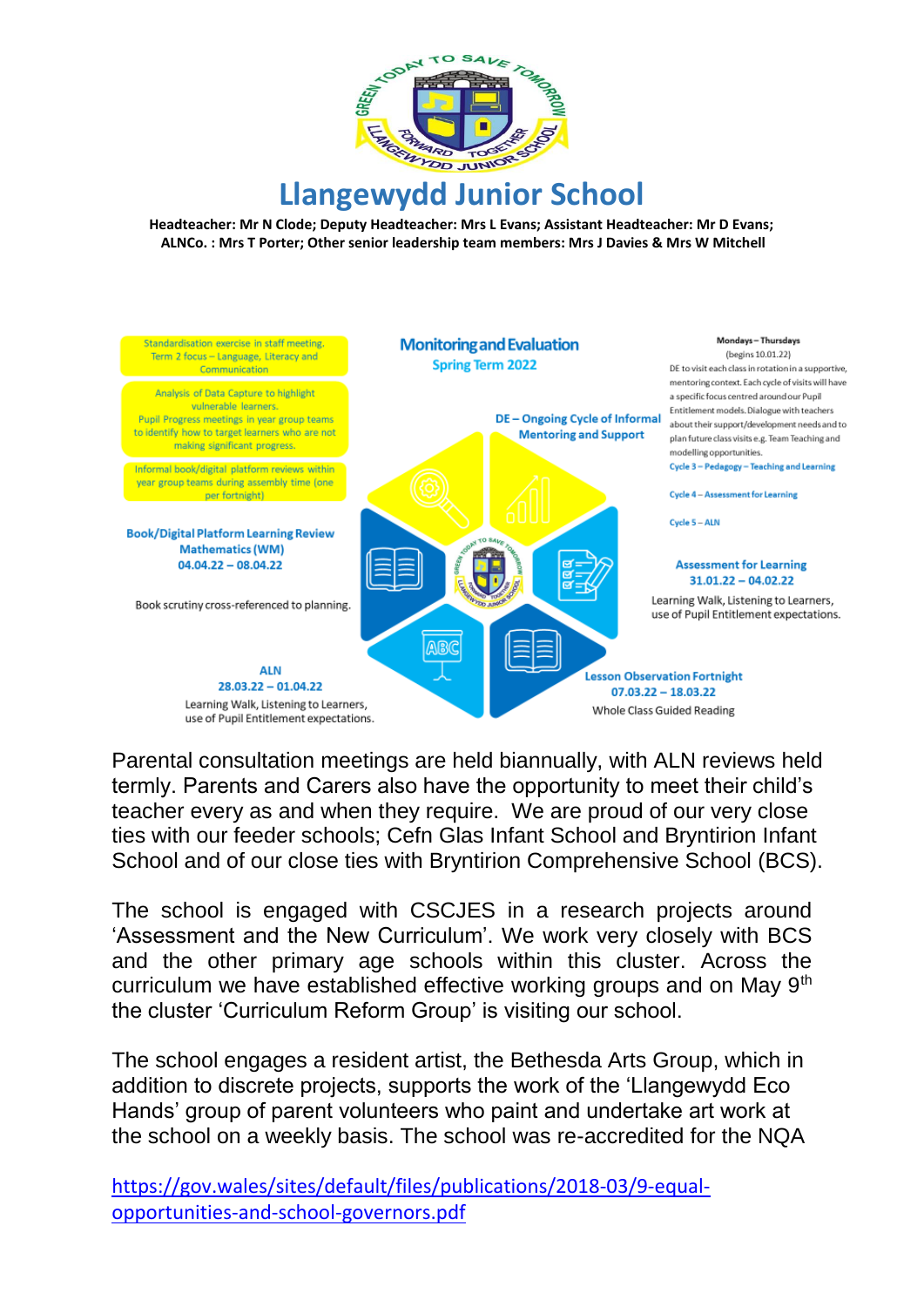

for Healthy Schools in and is up for re-accreditation this summer. The school was awarded the Platinum Plus award for Eco School and we are also an Investors In Families Award School, a Forest School and we run many after school clubs and are very proud of our choir which has around sixty members and supports charity events throughout the year.

The school enjoys very positive partnerships with universities and colleges, particularly those we support through the PGCE Programme and the BA Primary Programme. Attendance figures in school are very positive at this time (90.53%) which is higher than the post-pandemic all Wales average. Attendance this year has been as follows:



#### Percentage Session Attendance by Half Term The percentage of session attendance by half term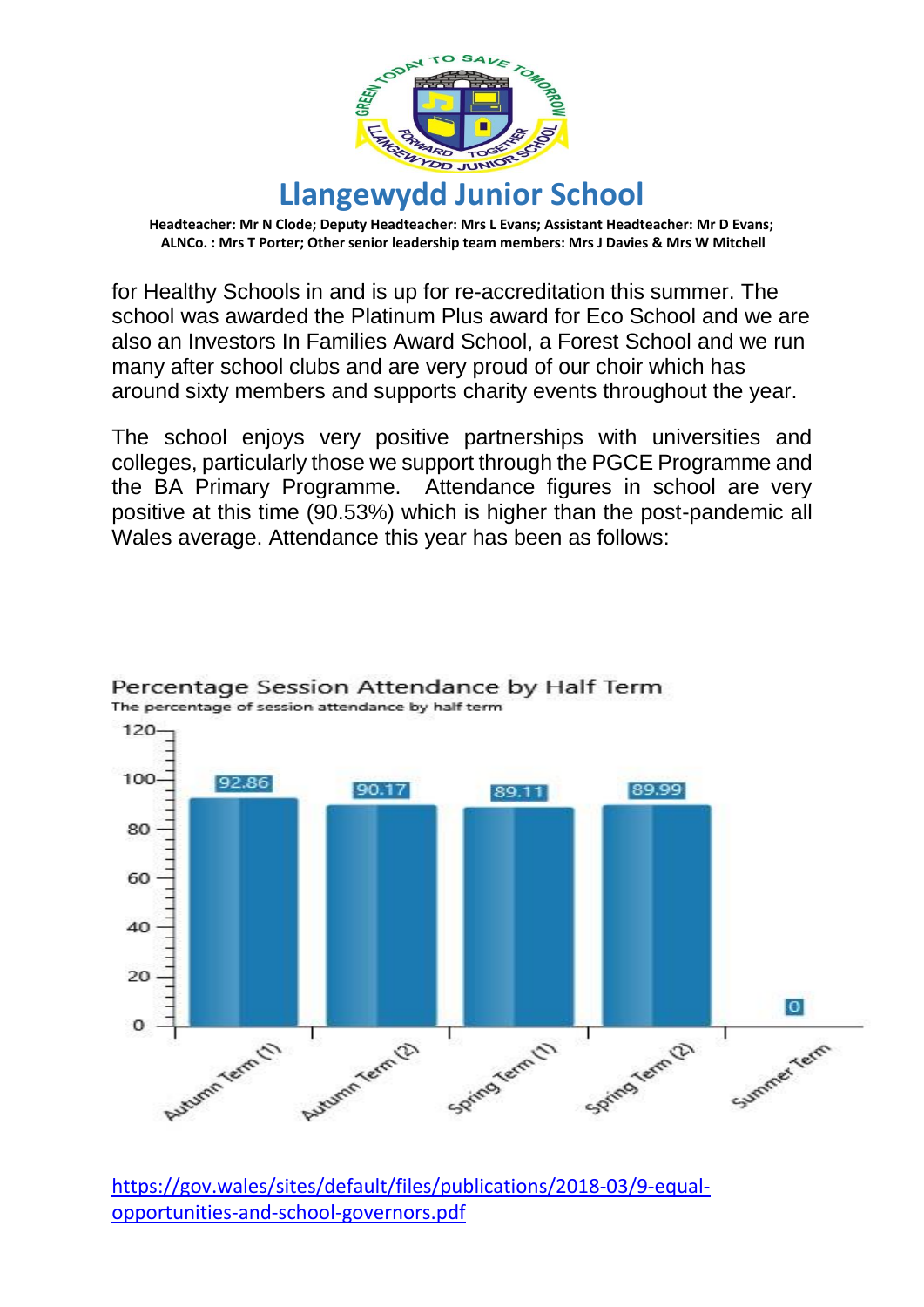

The school studies a diverse range of religions as part of the 'New Curriculum' syllabus and we use children of other faiths to input into our assemblies and lessons. At Llangewydd every child is equal and has equality of opportunity in all aspects of school life. The school has provided a ramp for parents in wheel chairs and staff are trained in a range of medical issues to enable them to administer medicines so that children with medical conditions can attend school. On March 25<sup>th</sup> 2022 six of our staff undertook First Aid training with the St David's organisation.

### **1.6 Mainstreaming equality into policy and practice**

Our main aim in this area is to encourage good attitudes and relationships.

Within the classroom pupils have the opportunity to learn effectively without disruption. Children who are deemed as possible candidates for disaffection are encouraged through the pupil of the week and through the amassing of house points at every opportunity. Often it is the parent who is disaffected and we meet with these parents to explain the positive aspects of school and how the children can be supported. Equal opportunity is about providing all our children with quality learning experiences and helping them to gain knowledge, skills and understanding that will enable them to make informed decisions about their lives. Decisions that will take into account effects on others and on society.

All elements of our school community are provided with the same opportunities and experiences.

As well as the specific actions set out beneath this plan, the school operates equality of opportunity in its day to day practice in the following ways.

We are very conscious of gender issues within the school. This area of work has formed targets within the SIP and we analysed results very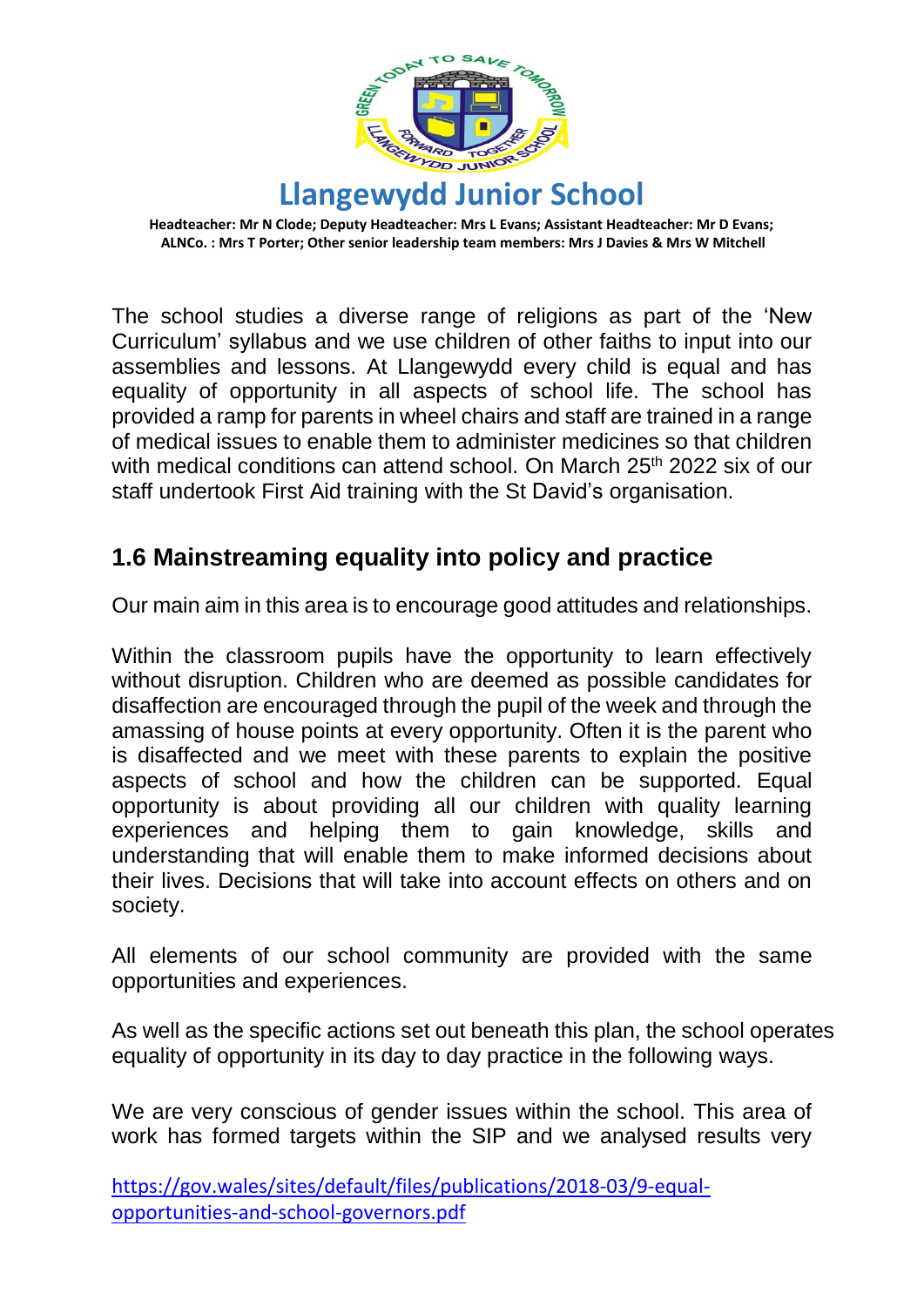

closely for inclusion within our target setting processes. We have undertaken research on boy's results and have provided resources for boys within the curriculum to encourage enjoyment of reading. Staff discuss the issue with governors and parents and it forms a focus for our meetings with governors. For children who have English as an additional language we try to ensure simple phrases are learnt by the teacher to say good morning etc. We aim to make our school as welcoming as possible for these children and ensure they have complete access to the curriculum.

We aim to provide all our pupils with the opportunity to succeed, and to reach the highest level of personal achievement. Our Senior Leadership Team has recently been reorganised to include a role which focuses on processes and procedures. Each half term we analyse the performance of groups within the school against each other and against expected outcomes. To support this we will:

- use contextual data to improve the ways in which we provide support to individuals and groups of pupils;
- monitor achievement data according to the various protected characteristics and action any gaps;
- take account of the achievement of all pupils when planning for future learning and setting challenging targets;
- ensure equality of access for all pupils and prepare them for life in a diverse society;
- use materials that reflect the diversity of the school, population and local community in terms of the various protected characteristics, without stereotyping;
- promote attitudes and values that will challenge racist and other discriminatory behaviour or prejudice;
- provide opportunities for pupils to appreciate their own culture and celebrate the diversity of other cultures;
- seek to involve all parents in supporting their child's education;
- encouraging classroom and staffroom discussion of equality issues which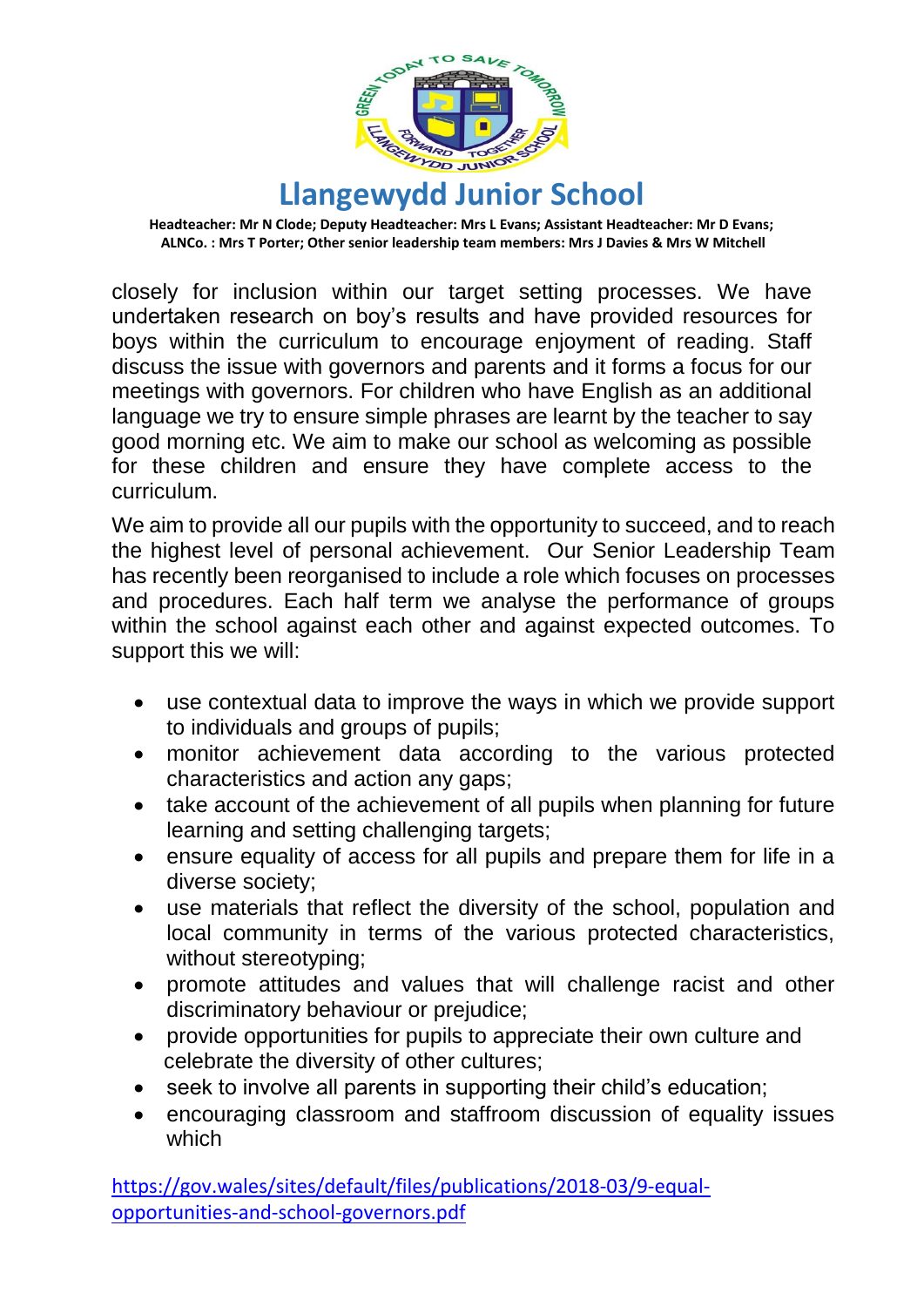

reflect on social stereotypes, expectations and the impact on learning;

• including teaching and classroom-based approaches appropriate for the whole school population, which are inclusive and reflective of our pupils

We are committed to valuing cultural diversity and preventing racism. We aim to develop understanding, knowledge and clarity of beliefs and a development of cultural traditions.

Racial Equality is an important part of the ethos of our school and all elements of our community are considered equal and valued. Our assemblies highlight issues throughout the year. Our aim is not to have to react to situations, but to develop proactive discussions. All of our policies are subject to an Initial Equality Impact assessment to ensure all aspects of our school community are considered in the development of policies.

## **Teaching and learning**

In 2021-22 we have completely revised of our teaching and learning policies such that they not only reflect the current context of our school but also the 'New Curriculum'. We aim to provide all our pupils with the opportunity to succeed, and to reach the highest level of personal achievement. To do this, we will:

- Use contextual data to improve the ways in which we provide support to individuals and groups of pupils;
- Monitor achievement data by ethnicity, gender and disability and action any gaps;
- Take account of the achievement of all pupils when planning for future learning and setting challenging targets;
- Ensure equality of access for all pupils and prepare them for life in a diverse society;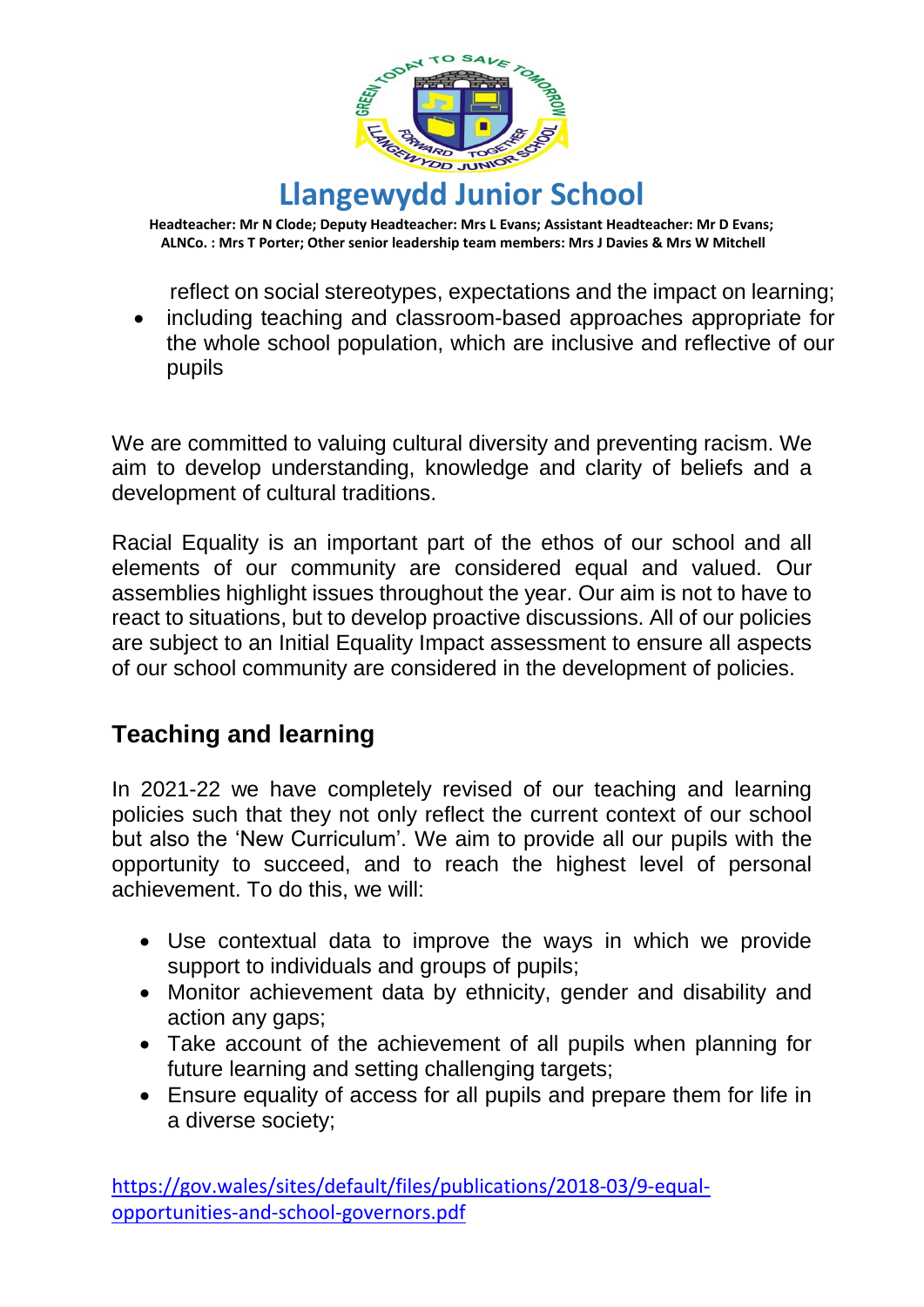

- Use materials that reflect the diversity of the school, population and local community in terms of race, gender and disability, without stereotyping;
- Promote attitudes and values that will challenge racist and other discriminatory behaviour or prejudice;
- Provide opportunities for pupils to appreciate their own culture and celebrate the diversity of other cultures;
- Seek to involve all parents in supporting their child's education;
- Encouraging classroom and staffroom discussion of equality issues which reflect on social stereotypes, expectations and the impact on learning; including teaching and classroom-based approaches appropriate for the whole school population, which are inclusive and reflective of our pupils.

## **Employer duties**

As an employer we need to ensure that we eliminate discrimination and harassment in our employment practice and actively promote equality across all groups within our workforce.

Equality aspects such as gender, race, disability, sexual orientation, gender reassignment and faith or religion are considered when appointing staff and particularly when allocating Teaching and Learning Responsibilities (TLR) or revaluating staff structures, to ensure decisions are free of discrimination.

Actions to ensure this commitment is met include**:**

- Monitoring recruitment and retention including bullying and harassment of staff;
- Continued professional development opportunities for all staff;
- Senior Leadership Team support to ensure equality of opportunity for all.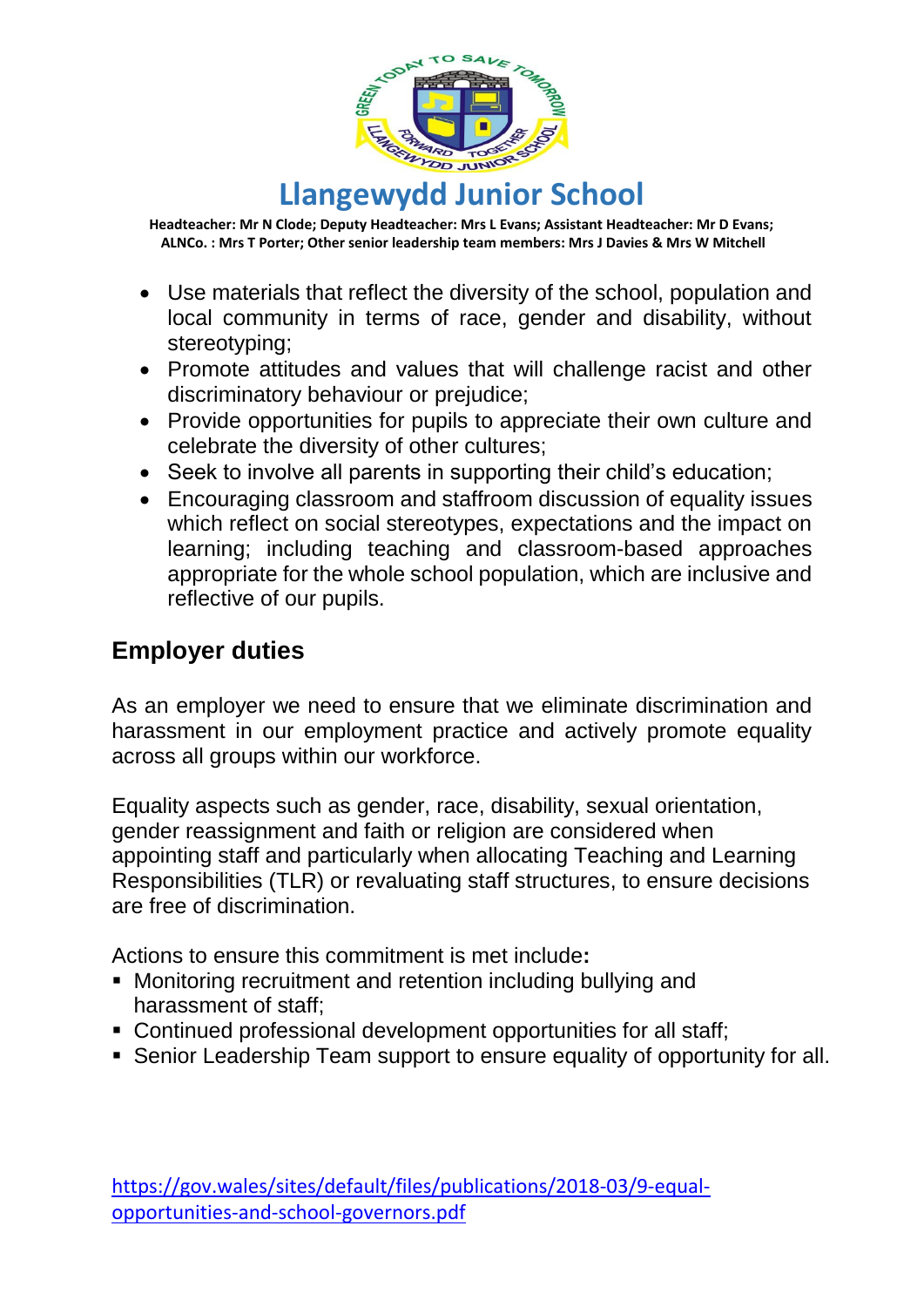

# **Equal Opportunities for Staff**

This section deals with aspects of equal opportunities relating to staff at Llangewydd Junior School we are committed to the implementation of equal opportunities principles and the monitoring and active promotion of equality in all aspects of staffing and employment.

All staff appointments and promotions are made on the basis of merit and ability and in compliance with the law. However, we are concerned to ensure wherever possible that the staffing of the school reflects the diversity of our community.

### **1.7 Setting our equality objectives**

We recognise our duty and responsibility to establish equality for all learners, staff, other members of the school community and service users regardless of their race, gender, disability, gender reassignment, sexual orientation, pregnancy & maternity, religion or belief, marriage and civil partnership as defined within the Equality Act 2010.

The purpose of our **Strategic Equality Plan (SEP)** is to fulfil the duties to promote equality for people with 'protected characteristics', and embed fairness and equality at the heart of our school community and in all aspects of our school plans and policies.

In setting the equality objectives for this school, we will take due regard to the Equality Act general duty:

- 1. Eliminate discrimination, harassment, victimisation and any other conduct that is prohibited under the Act;
- 2. Advance equality of opportunity between persons who share a relevant protected characteristic and persons who do not share it; this means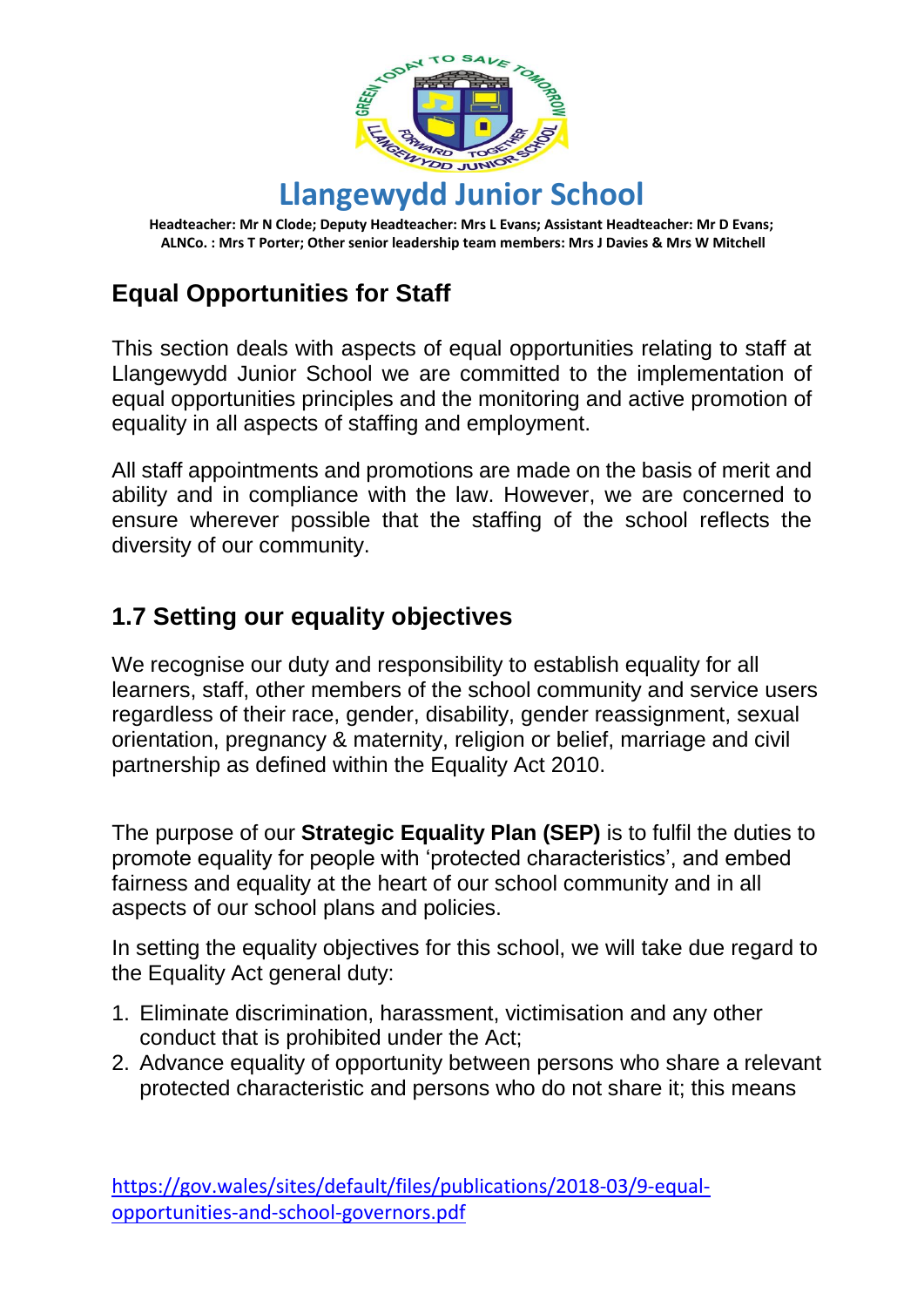

# **Llangewydd Junior School**

**Headteacher: Mr N Clode; Deputy Headteacher: Mrs L Evans; Assistant Headteacher: Mr D Evans; ALNCo. : Mrs T Porter; Other senior leadership team members: Mrs J Davies & Mrs W Mitchell**

2.1. removing or minimising disadvantages suffered by persons who share a relevant protected characteristic that are connected to that characteristic

2.2. taking steps to meet the needs of persons who share a relevant protected

2.3. characteristic that are different from the needs of persons who do not share it

2.4. encouraging persons who share a relevant protected characteristic to participate in public life or in any other activity in which participation by such persons is disproportionately low

3. Foster good relations between persons who share a relevant protected characteristic and persons who do not share it

## **Our SEP and Equality Objectives are set in the light of**:

- views expressed by stakeholders that have been involved in the development of the scheme;
- issues arising as a result of our analysis of our pupil data, e.g. attainment data of boys v girls;
- The delivery of our SEP will contribute to all of our actions and commitments to:
	- raise standards:
	- narrow the attainment gap in outcomes for children and young people;
	- improve outcomes as described within the Children and Young People Plan (CYPP);
	- promote community cohesion

Our School Equality Objectives are set out in **Section 5 and Appendix 2.**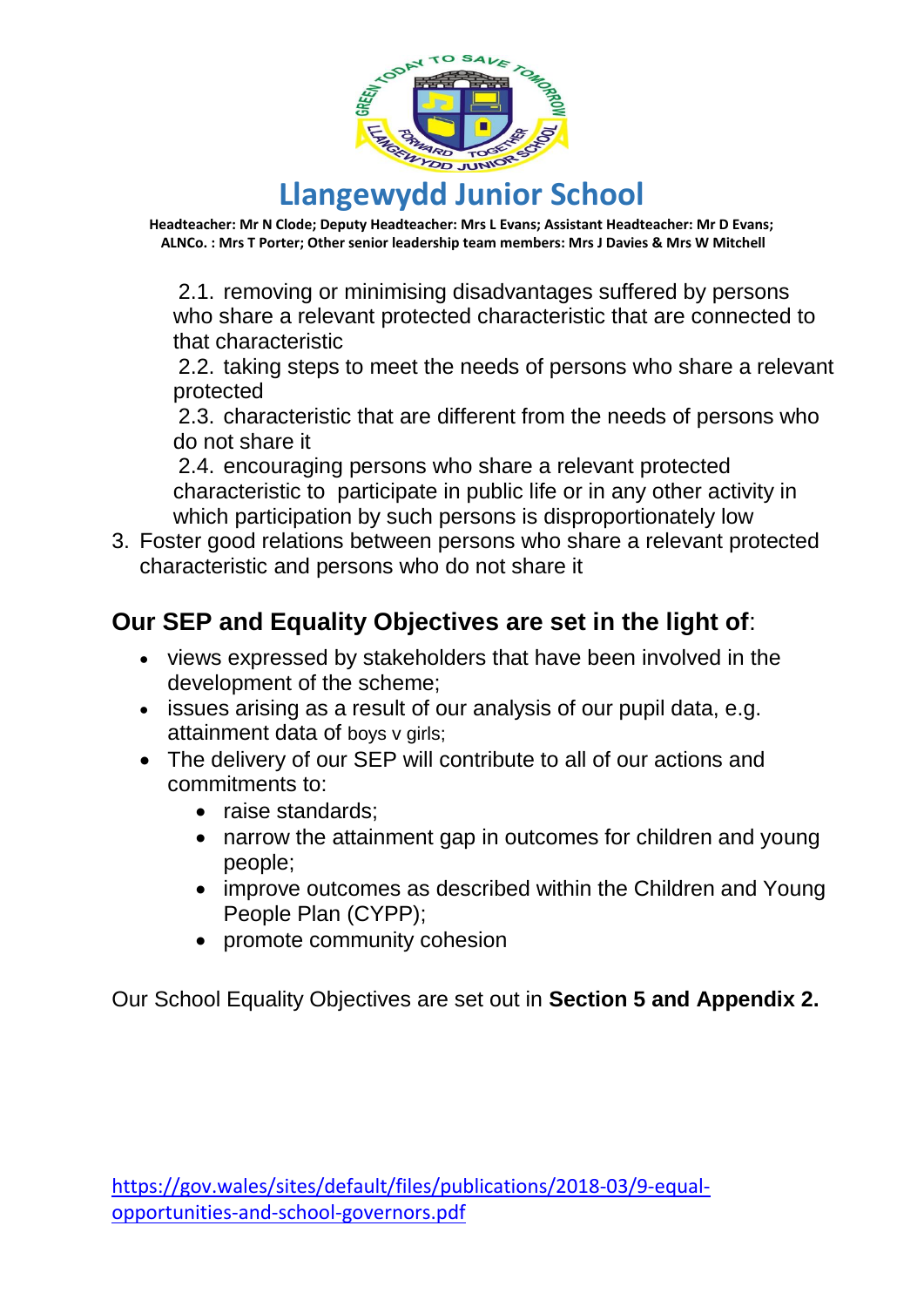

# **2. Responsibilities**

# **2.1 Governing Body**

The governing body has set out its commitment to equality and diversity in this plan and it will continue to do all it can to ensure that the school is fully inclusive to pupils, and responsive to their needs based on the various protected characteristics. The governing body:

- seeks to ensure that people are not discriminated against when applying for jobs at our school;
- takes all reasonable steps to ensure that the school environment gives access to people with disabilities, and also strive to make communications as inclusive as possible for parents, carers and pupils;
- ensures that no child is discriminated against whilst in our school
- ensures all aspects of our school community feels valued
- ensure that all staff, governors and pupils have detailed knowledge of the plan

In order to meet its reporting responsibility, the governing body will report on the progress of the SEP annually, as part of its Annual Report to parents.

# **2.2 Senior Leadership Team (SLT)**

The SLT promotes equality and eliminates discrimination by:

- implementing the school's SEP, supported by the governing body in doing so;
- ensuring that all staff are aware of their responsibilities under the Act and are fully informed of our school's SEP and equality objectives,
- ensuring that all appointments' panels give due regard to this plan, so that no one is discriminated against when it comes to employment or training opportunities;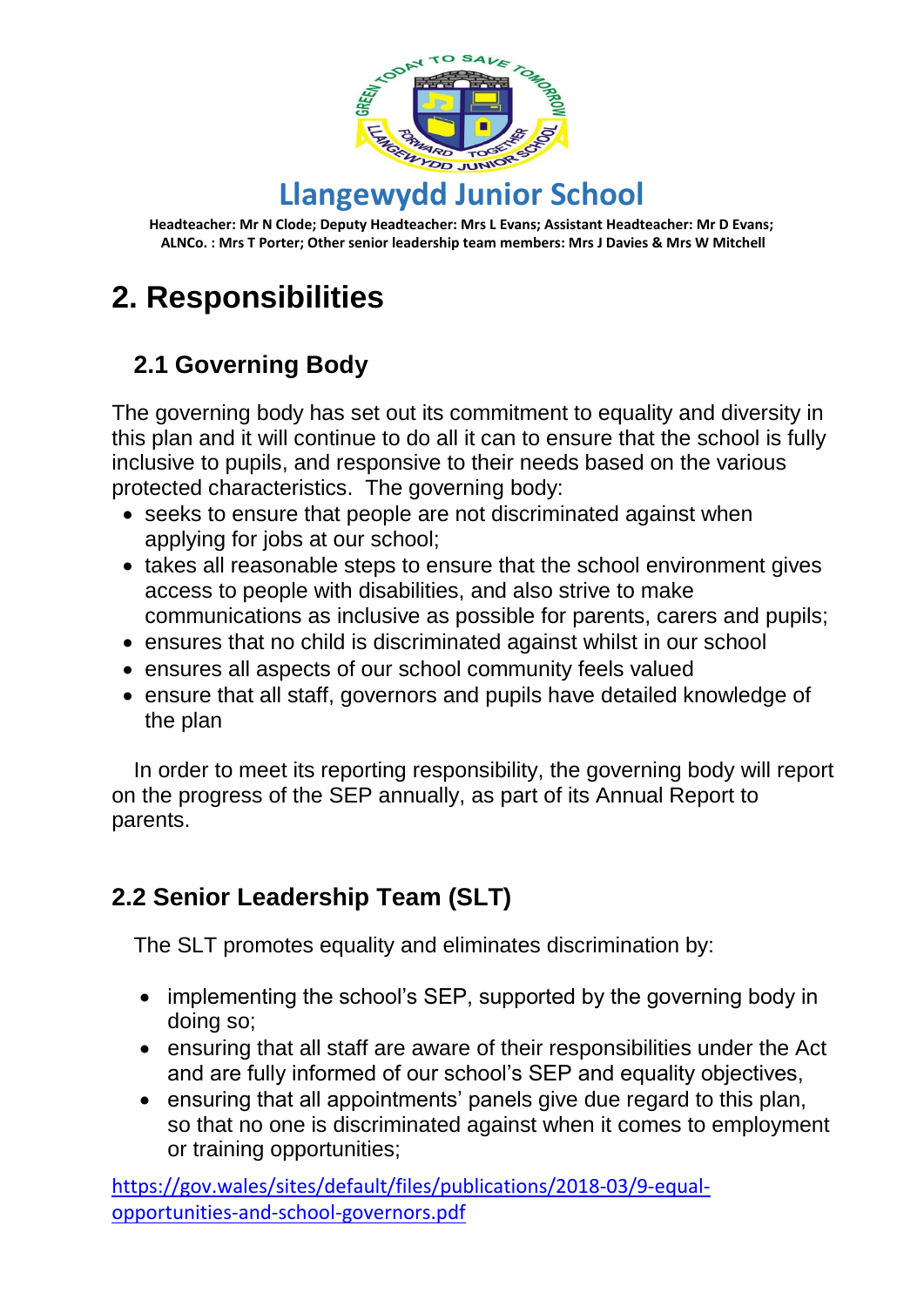

- promoting the principle of equal opportunity when developing the curriculum, and promoting respect for other people and equal opportunities to participate in all aspects of school life;
- treating all incidents of unfair treatment and any incidents of bullying or discrimination, including racist incidents, according to the Authority's and school's policies
- ensuring that all staff are aware of policies and processes and are able to deliver them successfully
- adopt a whole school approach to becoming a values school

## **2.3 Staff – teaching and non-teaching**

The school regards equality for all as a responsibility for all. All members of staff contribute to ensuring that our school is a fair, just and cohesive community by:

- ensuring that all pupils are treated fairly, equally and with respect, and will maintain awareness of the school's SEP:
- striving to provide material that gives positive images based on the protected characteristics and challenges stereotypical images;
- challenging any incidents of prejudice, racism or homophobia, and record any serious incidents as prescribed in the LA and school's policies, e.g. reporting of racial incidents;
- supporting the work of ancillary or support staff and encourage them to intervene in a positive way against any discriminatory incidents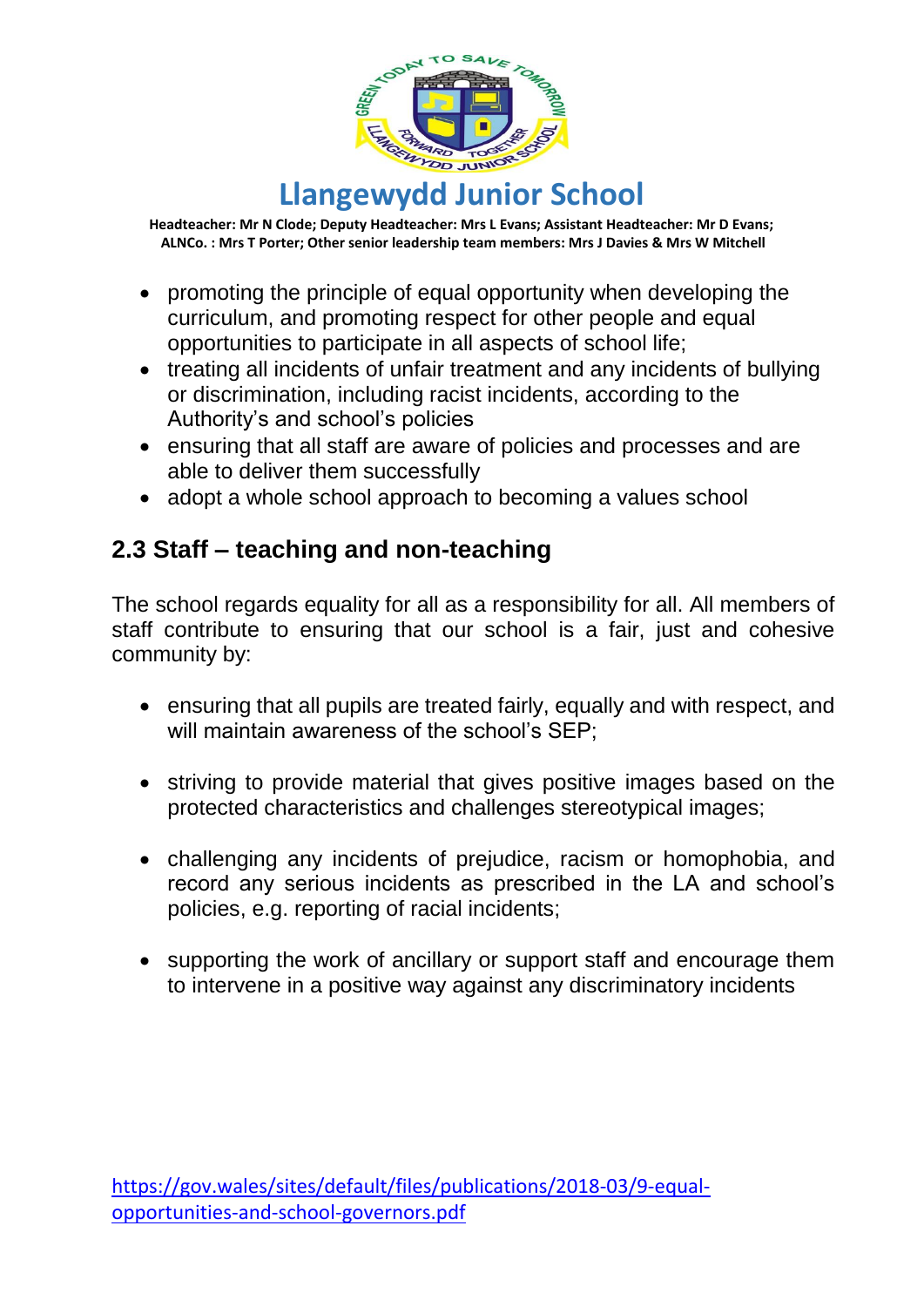

# **3. Information gathering and Engagement**

## **3.1 Purpose and process**

The collection of information is crucial to supporting us in deciding what actions to take to improve equality and eliminate discrimination within the school community. The information also subsequently helps us to review our performance, so it needs to be detailed enough to enable us to measure how we are delivering on equality duties. The information also helps us to do accurate impact assessment and identify which of the school's aims have been achieved and what we need to do better.

Engagement is based on the information gained about representation of different groups. We aim to do this as fully as possible while recognising issues of sensitivity in relation to the different protected characteristics. We take particular steps to ensure disabled children and young people, parents and carers are involved as is their entitlement. The reason that this progress is important is to understand the full range of needs of the school community.

## **3.2 Types of information gathered**

The wide range of information gathered to support our planning and action to promote equality and eliminate discrimination includes the following:

- an analysis of the responses received from pupils, parents/carers, staff, governors and community groups following the distribution of a questionnaire to determine equality issues. The questions included in the questionnaire do not highlight specific protected characteristics, but seek to obtain stakeholders' views across the board;
- identification of children and young people, parents, carers, staff and other users of the school representing the different protected characteristics, if possible and appropriate. This helps us develop and monitor the scheme. Comprehensive and sensitive efforts are made to collect accurate information and meet data protection requirements, in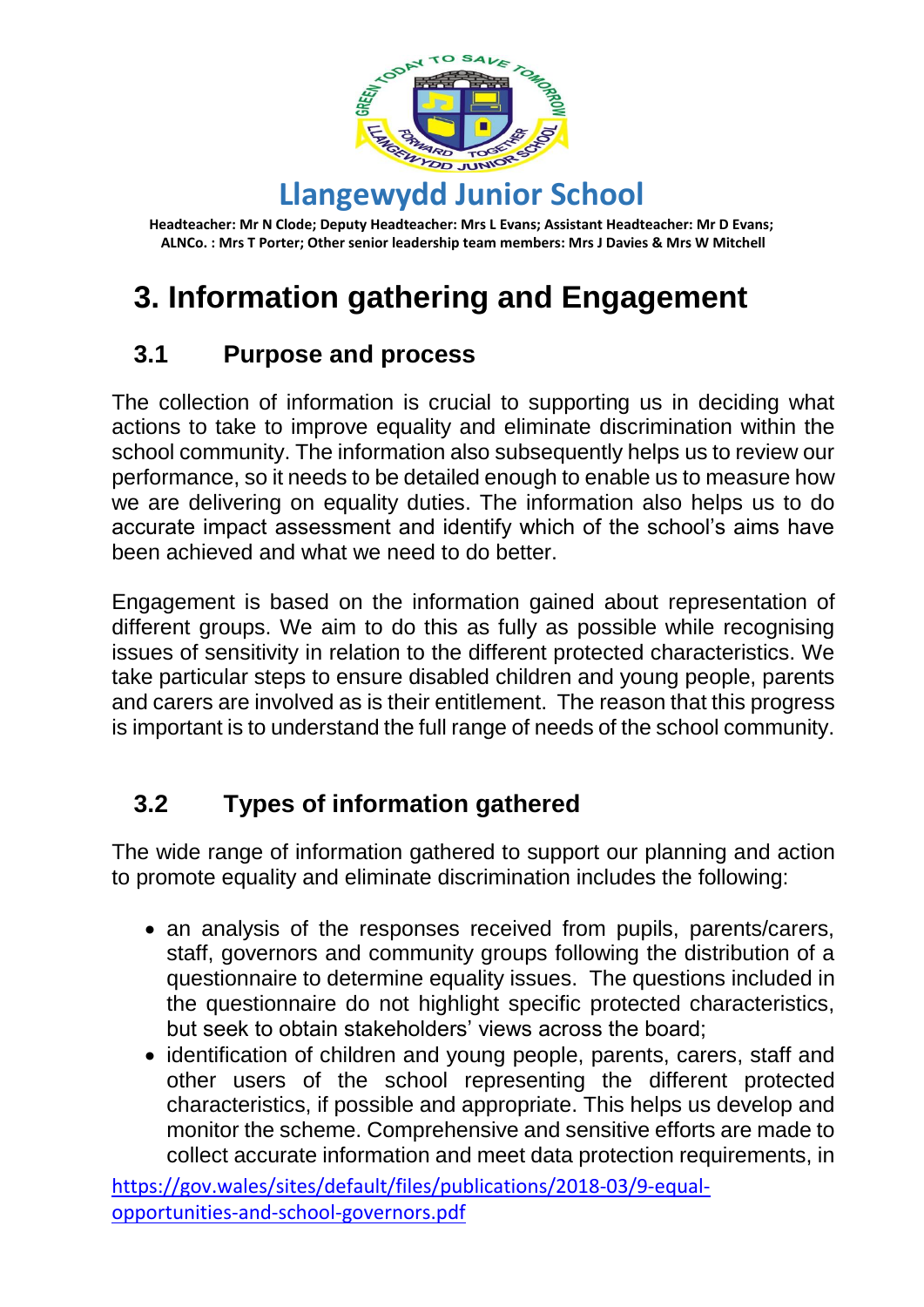

addition to our duty to secure accurate information relating to ethnicity and first language;

- pupil attainment and progress data relating to different groups;
- children and young people's views actively sought and incorporated in a way that values their contribution;
- information about how different groups access the whole curriculum
- sports and activities choices of all groups;
- uptake of enrichment activities by group;
- exclusions data;
- records of bullying and harassment on the grounds of any equality issue;
- data on the recruitment, development and retention of employees;
- outcomes of activities promoting community engagement and community cohesion;
- outcomes of actions taken to secure the involvement of parents and others who have been identified as difficult to engage;

#### **3.3 Engagement**

The school involves stakeholders including children and young people, staff, parents/carers, governors and other users of the school in relation to all equalities duties. In order to gain the views of stakeholders we;

- Distributed a questionnaire to pupils, parents/carers, staff, governors and community groups;
- A focus group discussion with Governors
- A focus group discussion at staff meeting
- A focus group with the School Council
- School Council engagement activities with pupils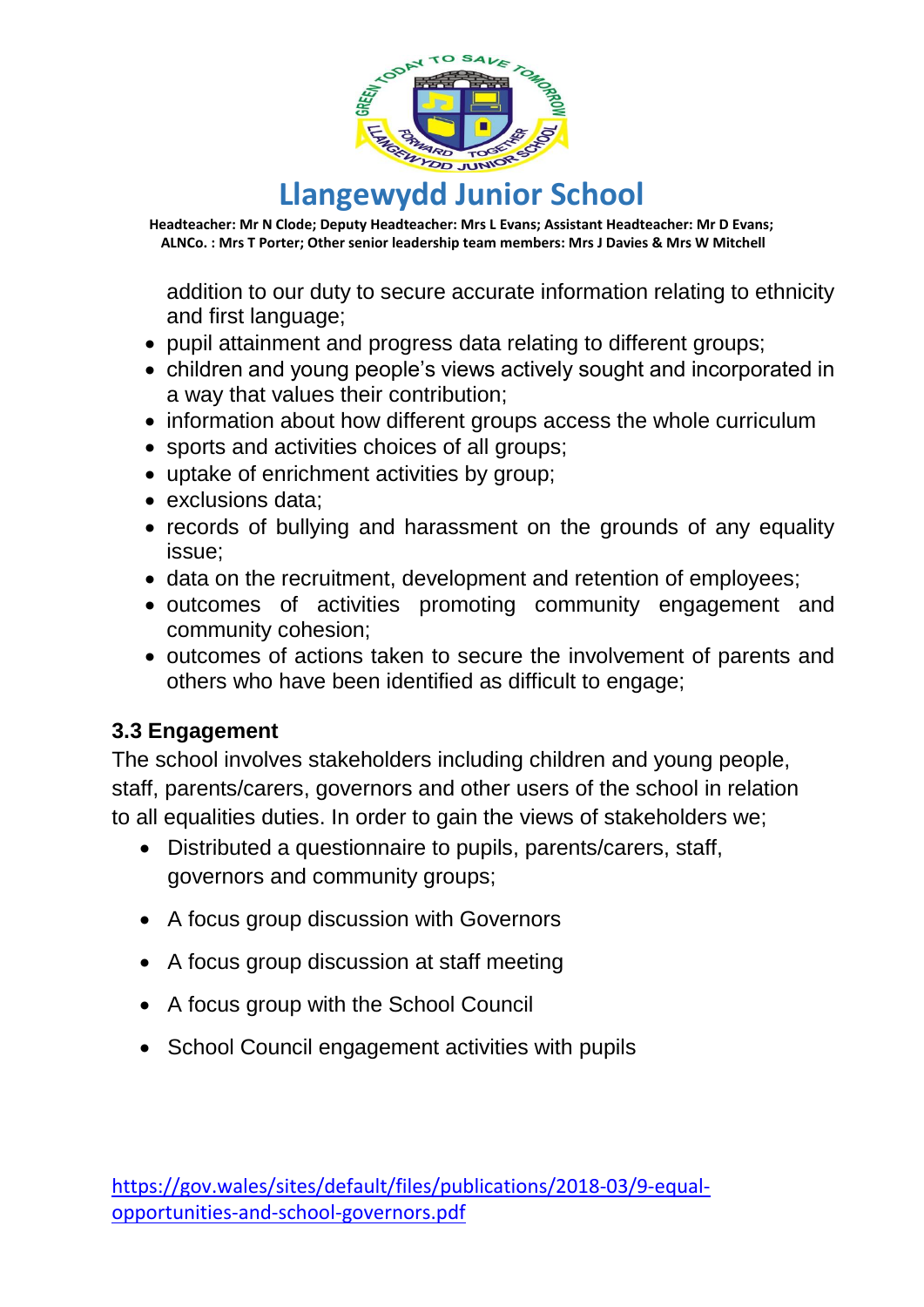

### **4. Equality Impact Assessment**

An Equality Impact Assessment (EIA) is a systematic and evidencebased tool, which enables us to consider the likely impact of work on different groups of people. To provide consistency we use the Local Authorities' Equality Impact Assessment Form and impact assessments are incorporated into the school's planned review and revision of every policy. As part of compliance with the specific duties of the Act, we will continue to undertake impact assessment when;

- new policies and plans are being considered and prior to them being implemented;
- we review our existing policies and plans.

#### **5. Objectives and Action Plans**

Our chosen Equality Objectives are:

- Ensure that all pupils, parents/carers, staff and visitors are treated equally and fairly;
- Reduce attainment gaps between boys and girls and between any other groups (as identified in the data)
- Identify needs and provide staff training for the delivery of the Strategic Equality Plan
- Raise awareness of and reduce identity based bullying in schools
- Improve access to information and physical access to school for pupils, parents and staff.
- Raise awareness of equality and diversity issues among pupils, staff and Governors.
- Promote good relations across all protected characteristics (i.e. intergenerational projects, awareness days, support national events i.e. Black history month etc…)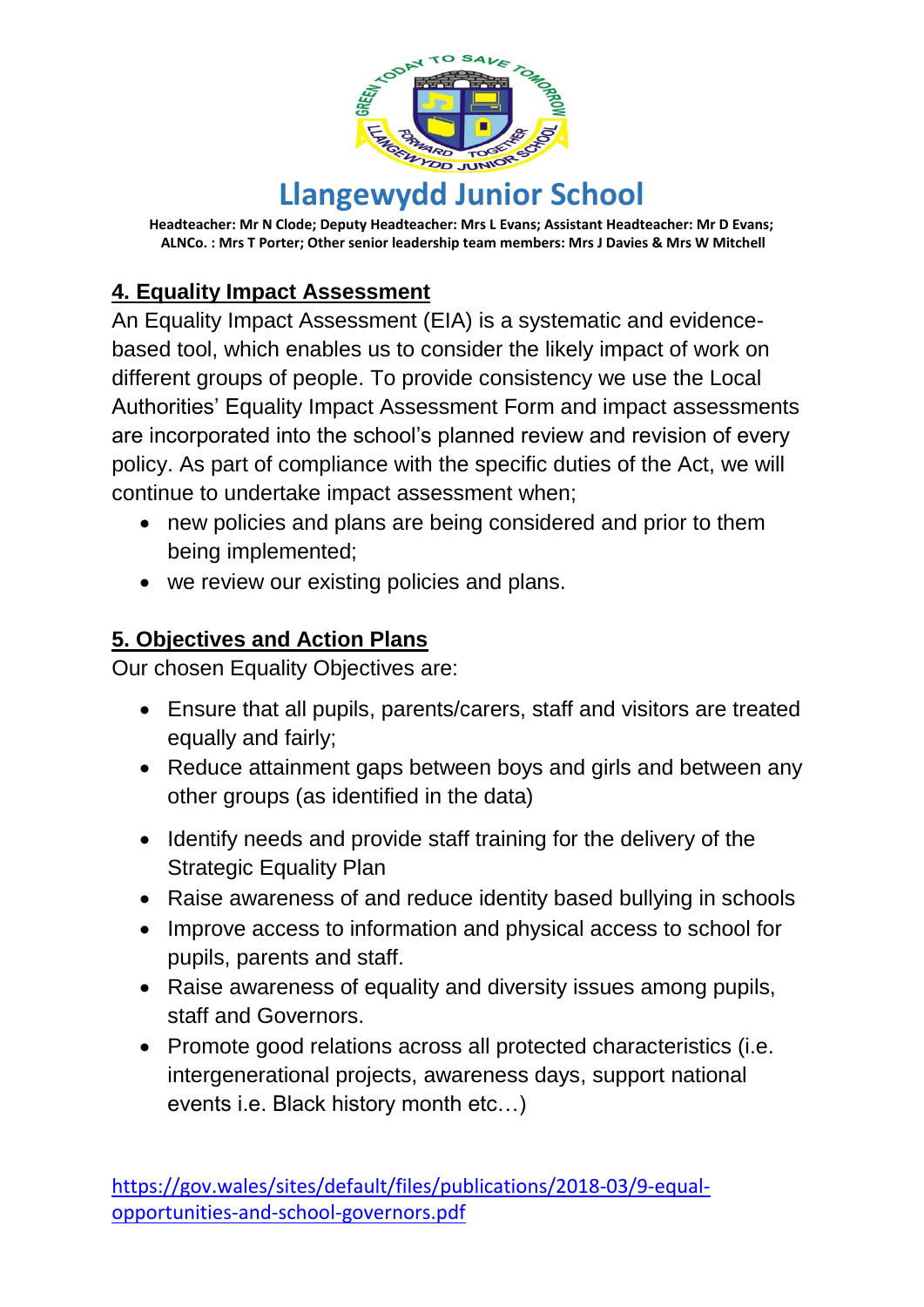

• Support and promote good mental and physical health within our communities

An action plan has been devised covering all relevant protected characteristics and outline what actions will be taken to meet our objectives (Appendix 2).

#### **6. Publication and reporting**

We will publish a copy of the SEP and action plan on the school website. Progress reports will be reported on annually as part of the Governors' Annual Report.

#### **6.1 Raising Awareness of this Policy**

We will raise awareness of this policy via:

- the School Handbook/Prospectus
- the school website
- the Staff Handbook
- meetings with parents such as introductory, transition etc.
- meetings with school personnel
- communications with home such as weekly newsletters and of end of half term newsletters
- reports such annual report to parents and Headteacher reports to the Governing Body
- information displays around the school will reflect the commitment of the school towards Equality
- copies will be available on request for anyone who wishes to have a copy.

#### **7. Monitor and Review**

In order to meet its reporting responsibility, the governing body will report on the progress of the SEP annually,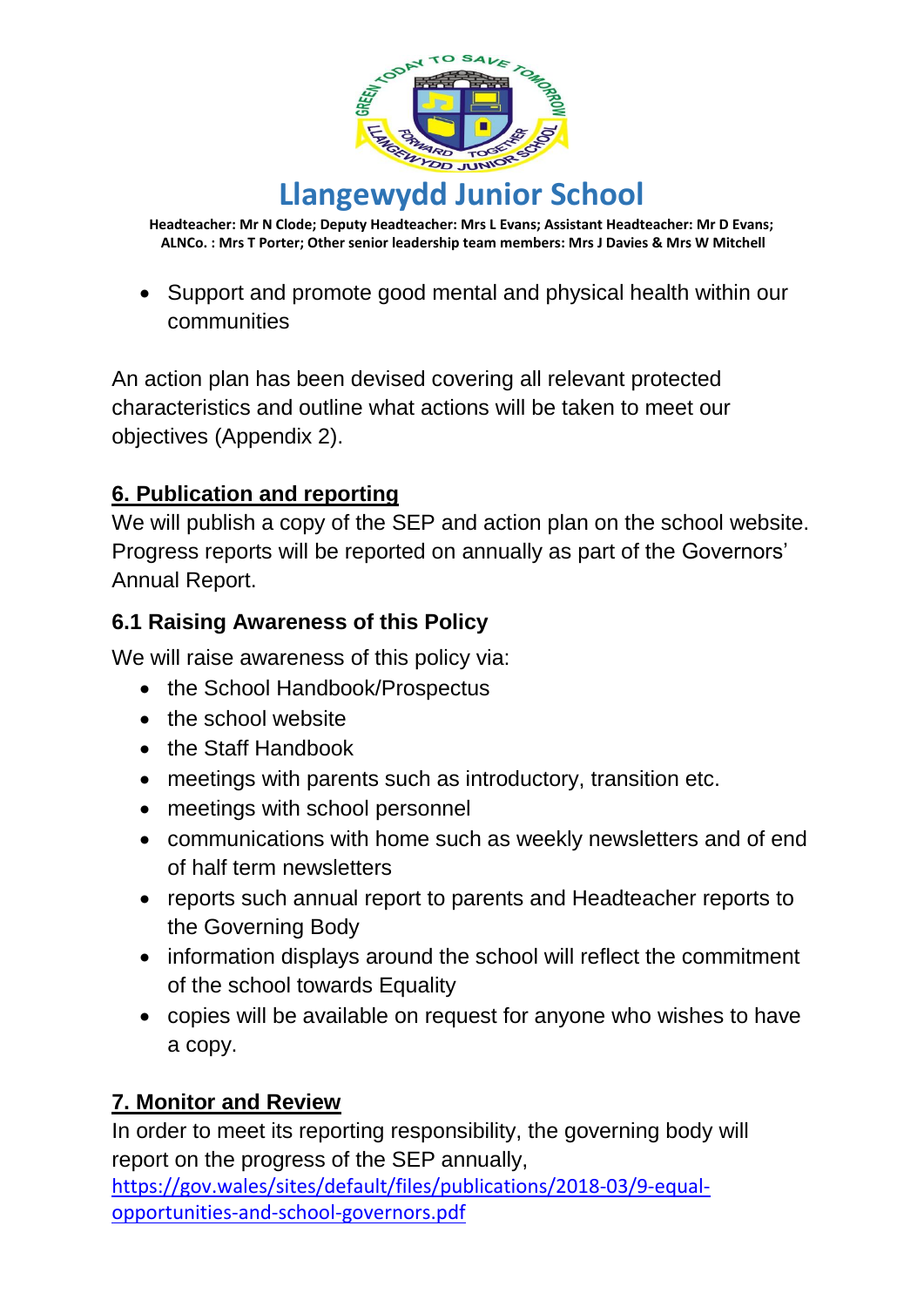

When we evaluate and or review our objectives we will continue to;

- Consult all stakeholders;
- Use evidence, information and data;
- Undertake impact assessment to inform priorities.

The practical application of this policy will be reviewed annually or when the need arises by the Headteacher and the nominated committee of the governing body.

A statement of the policy's effectiveness and the necessary recommendations for improvement will be presented to the full Governing Body for further discussion and endorsement.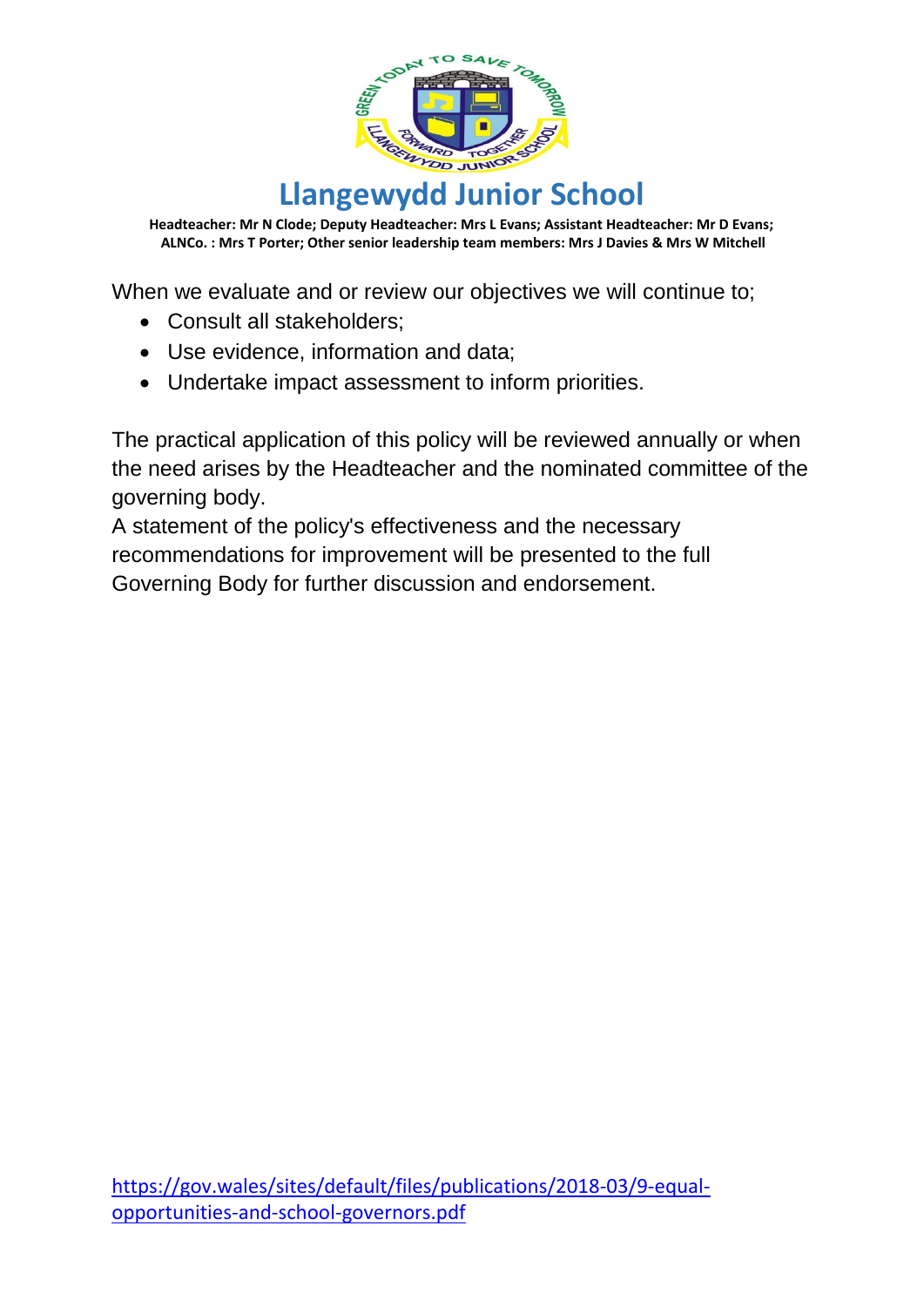

#### **Appendices**

#### **Appendix 1: Regional equality objectives set by Bridgend County Borough Council**

**Education:** Everyone who accesses education should be free from discrimination, bullying and abuse in educational settings.

**Work:** Promote a more inclusive workforce and improve the participation, wellbeing and opportunities for development for those with protected characteristics.

**Living standards:** Tackle poverty and support independent living by considering the impact of any policy changes or decisions under the socioeconomic duty.

**Health and wellbeing:** Support and promote good mental and physical health within our communities and our workforce and provide opportunities to participate in leisure and cultural activities.

**Safety and respect:** Ensure that people within our communities have access to services that support them to live without fear of violence or abuse, and to be treated with respect.

**Participation:** Encourage people and communities to participate and engage in issues that are important to them, and influence the decisions that affect their lives.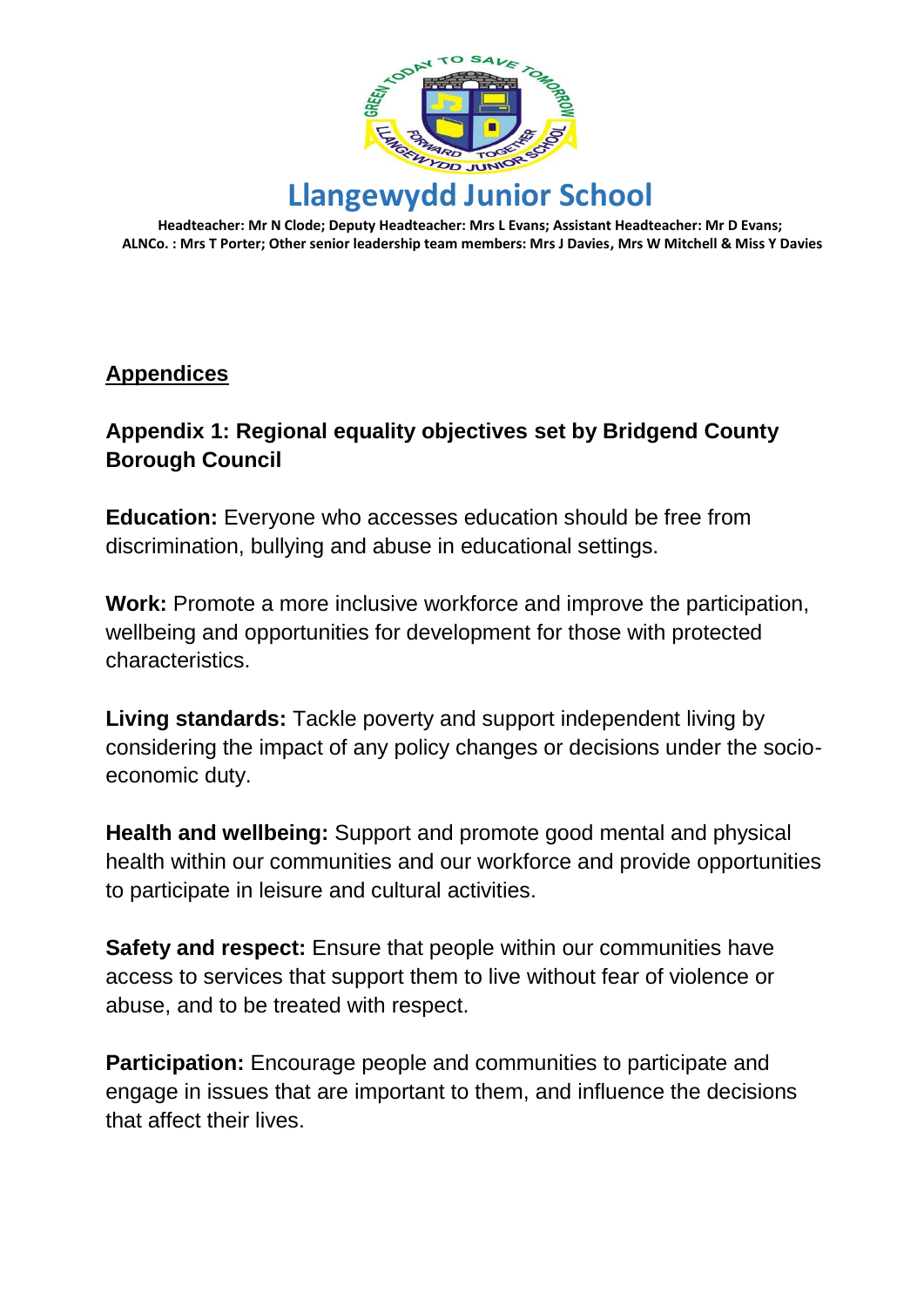

# **Llangewydd Junior School**

**Headteacher: Mr N Clode; Deputy Headteacher: Mrs L Evans; Assistant Headteacher: Mr D Evans; ALNCo. : Mrs T Porter; Other senior leadership team members: Mrs J Davies, Mrs W Mitchell & Miss Y Davies**

#### **Appendix 2: Equality Plan Objectives 2022-2026**

#### **Equality Objective 1.**

**Continue to promote the Equality Plan through the school web site, newsletter and staff meetings**

#### **Our Research:**

To develop the notifications section of the Parent App to include SEP issues.

#### **Information from Engagement:**

Parents and pupils are very supportive of the school web site and feedback tells us that it is used well at home. Governors and Staff will have sessions allocated to the new plan. The plan will be sent home via email to parents, staff and Governors. It will also be included in newsletters, drop box and Moodle. It will also be referred to in the Governing Body Annual Report to Parent.

#### **Data Development:**

Data collected from parents will highlight an understanding of the Equality Plan

**This objective will be judged to be successful if there is evidence to show the school community understands and is a participant in the developments for the Equalities Planning programme**

#### **Actions:**

|     | <b>Description</b>          | <b>Responsibility</b> | <b>Start date</b> | <b>End date</b> |
|-----|-----------------------------|-----------------------|-------------------|-----------------|
| 1.1 | Complete the revised        | N Clode               | September         | September       |
|     | plan and ensure it is       |                       | 2022              | 2026            |
|     | published on the web        |                       |                   |                 |
|     | site. Reference to be       |                       |                   |                 |
|     | made in newsletters         |                       |                   |                 |
|     | and AGM report of the       |                       |                   |                 |
|     | Governing Body              |                       |                   |                 |
| 1.2 | Present the plan to         | N Clode               | Summer            | September       |
|     | <b>Governors and Parent</b> |                       | 2022              | 2026            |
|     | groups                      |                       |                   |                 |
| 1.3 | Present the plan at         | N Clode               | Summer            | September       |
|     | Staff meeting               |                       | 2022              | 2026            |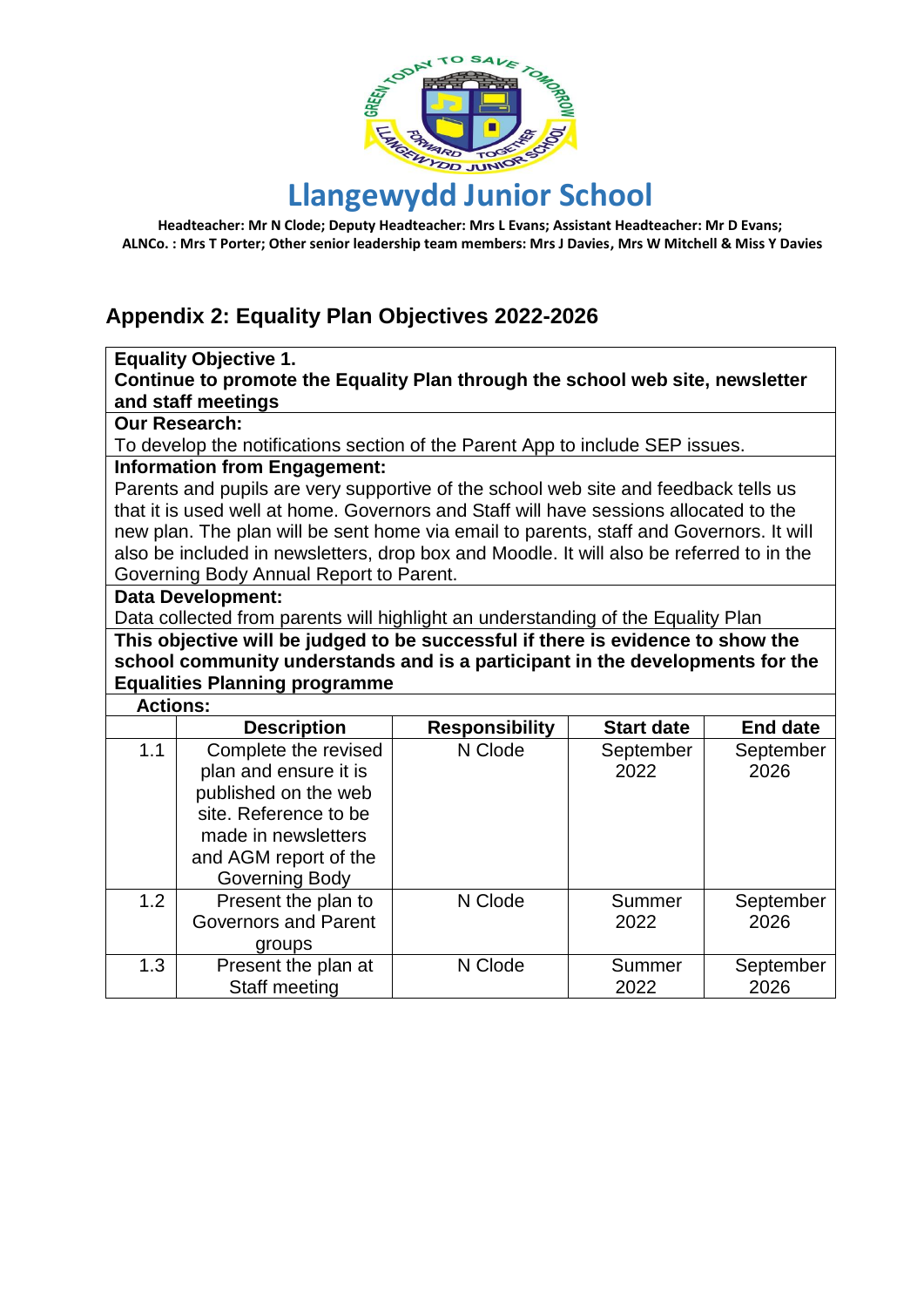

#### **Equality Objective 2. Continue to implement Welsh Government Bullying Guidance and reduce Identity based bullying in schools**

#### **Our Research:**

In 2021 we carried out a questionnaire exercise with parents, staff, governors and pupils.

| Parental Questionnaire 2021 |                                                                                                            |                  |             |                               |              |                |
|-----------------------------|------------------------------------------------------------------------------------------------------------|------------------|-------------|-------------------------------|--------------|----------------|
|                             | <b>Whole School</b>                                                                                        | All              | <b>Most</b> | <b>Some</b><br>of the<br>time | <b>Never</b> | Do not<br>know |
|                             | Date: July 2021                                                                                            | <b>of</b><br>the | of the      |                               |              |                |
| IA                          | <b>Apr-2018</b>                                                                                            | time             | time        |                               |              |                |
|                             | My child likes this<br>school                                                                              | 50%              | 37%         | 10%                           | 1%           | 1%             |
| 1.1c                        | I believe my child is<br>making good<br>progress                                                           | 55%              | 36%         | 7%                            | $0\%$        | 2%             |
| 2.1a                        | I believe my child is<br>safe in school                                                                    | 78%              | 17%         | 3%                            | 1%           | $1\%$          |
| 2.2e                        | I believe that pupils<br>behave well in school                                                             | 25%              | 55%         | 17%                           | $1\%$        | 3%             |
| 2.1d/3.1e                   | I believe that if any<br>bullying, harassment<br>or discrimination<br>occurs, school deals<br>well with it | 54%              | 26%         | 13%                           | 1%           | 7%             |
| 2.1a                        | Other children DO<br>NOT bully my child                                                                    | 35%              | 25%         | 18%                           | 12%          | 9%             |
| 2.1 <sub>b</sub>            | The school helps my<br>child understand how<br>eating and drinking<br>affects their health.                | 61%              | 21%         | 10%                           | 1%           | 7%             |
| 2.1e                        | I believe school helps<br>my child to become<br>more mature and<br>take on responsibility                  | 61%              | 29%         | 3%                            | 0%           | 6%             |

**Parental Questionnaire 2021**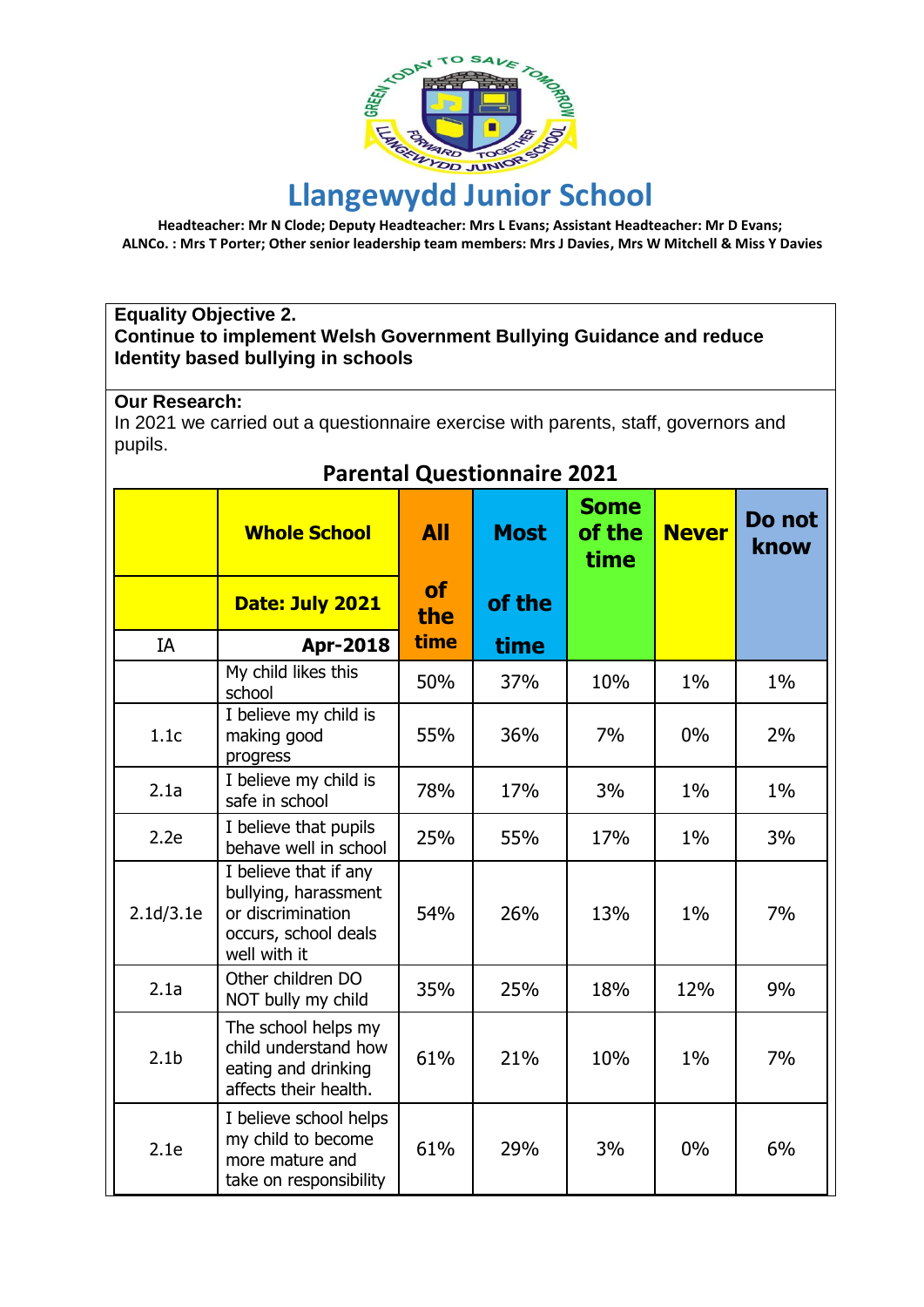

# **Llangewydd Junior School**

**Headteacher: Mr N Clode; Deputy Headteacher: Mrs L Evans; Assistant Headteacher: Mr D Evans; ALNCo. : Mrs T Porter; Other senior leadership team members: Mrs J Davies, Mrs W Mitchell & Miss Y Davies**

| 3.1a/b/c/d       | I believe the quality<br>of teaching is good                                                         | 79% | 14% | 3%  | $0\%$ | 4%    |
|------------------|------------------------------------------------------------------------------------------------------|-----|-----|-----|-------|-------|
| 3.2 <sub>h</sub> | I believe that my<br>child receives<br>appropriate support<br>when needed                            | 68% | 22% | 5%  | $1\%$ | 4%    |
| 4.2a             | I believe my child has<br>plenty of<br>opportunities to get<br>regular exercise at<br>school         | 77% | 20% | 3%  | $0\%$ | $0\%$ |
| 4.2f             | I believe that the<br>staff treat all children<br>fairly and with<br>respect                         | 71% | 20% | 5%  | $0\%$ | 3%    |
| 4.1f             | The school keeps me<br>well informed about<br>my child's progress                                    | 49% | 34% | 15% | 2%    | 0%    |
| 4.1f             | The school seeks my<br>views as a parent<br>and considers the<br>feedback I provide                  | 45% | 31% | 14% | 3%    | 6%    |
| 4.1f             | If I share problems<br>or issues with school,<br>it responds and deals<br>with them<br>appropriately | 56% | 27% | 6%  | 2%    | 9%    |

#### **Information from Engagement:**

Ensure that behaviour is a standing item whenever our Pupil Voice committee meet. Work to develop the new guidance from the Welsh government. NBAR information has been analysed and has highlighted vulnerable individuals. This has been shared with parents and actions have been taken to target children in a safe and welcoming environment.

#### **Data Development:**

Track any incidences in relation to vulnerable groups eg FSM, Basic Skills, ALN in relation to incidences of bullying.

**This objective will be judged to be successful if there is a reduction in the number of cyber bullying incidences discussed in school. There is evidence to demonstrate the new guidance has been successfully implemented.**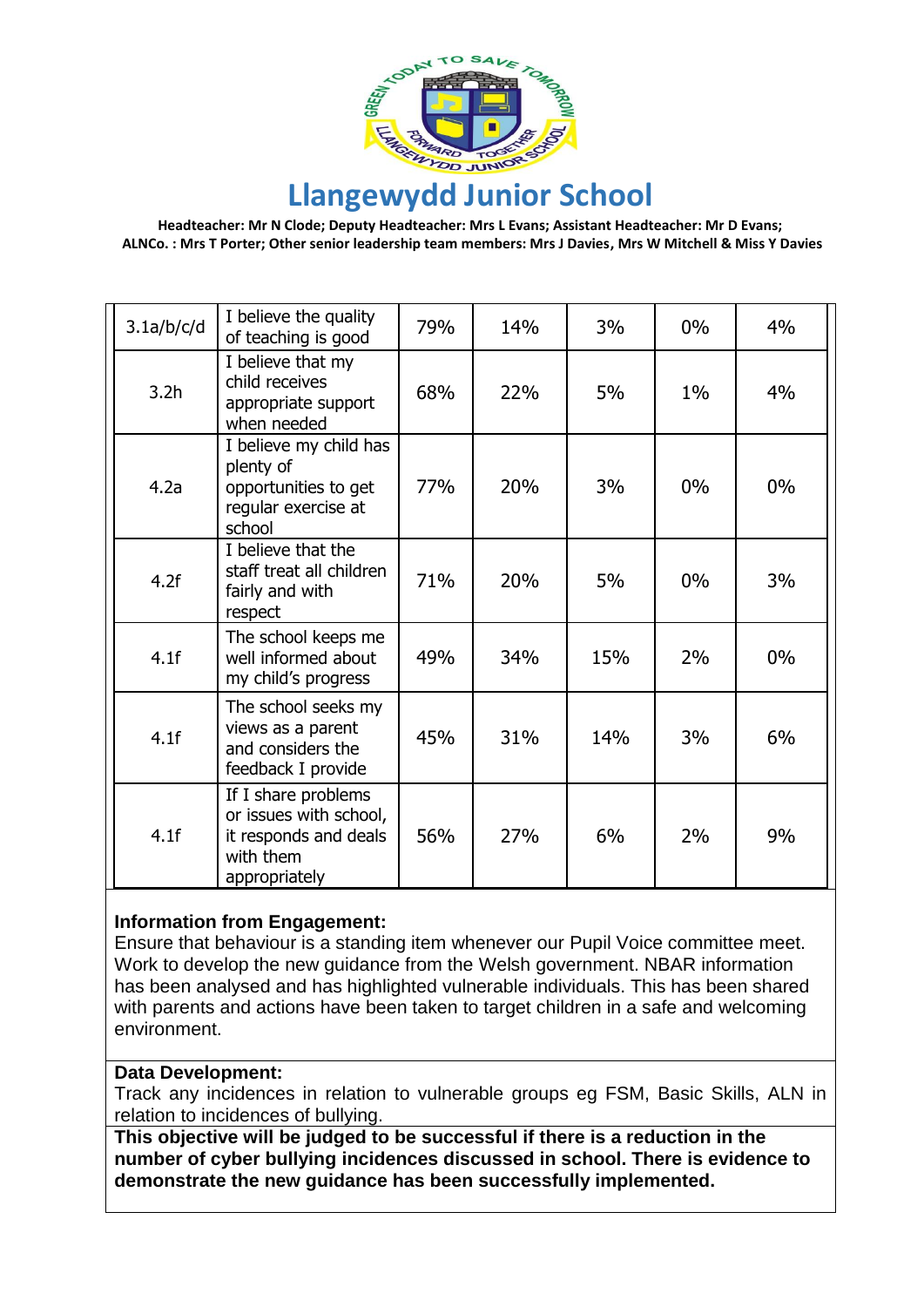

| <b>Actions:</b> |                        |                       |                   |                 |
|-----------------|------------------------|-----------------------|-------------------|-----------------|
|                 | <b>Description</b>     | <b>Responsibility</b> | <b>Start date</b> | <b>End date</b> |
| 1.1.            | Continue to            | <b>T</b> Porter       | September         | September       |
|                 | implement the          |                       | 2022              | 2026            |
|                 | <b>NBAR</b> strategies |                       |                   |                 |
| 1.2             | Update policies        | S. Jones/             | September         | September       |
|                 | and practices          | L.Evans               | 2022              | 2026            |
| 1.3             | <b>Review all</b>      | N Clode               | September         | September       |
|                 | actions                |                       | 2022              | 2026            |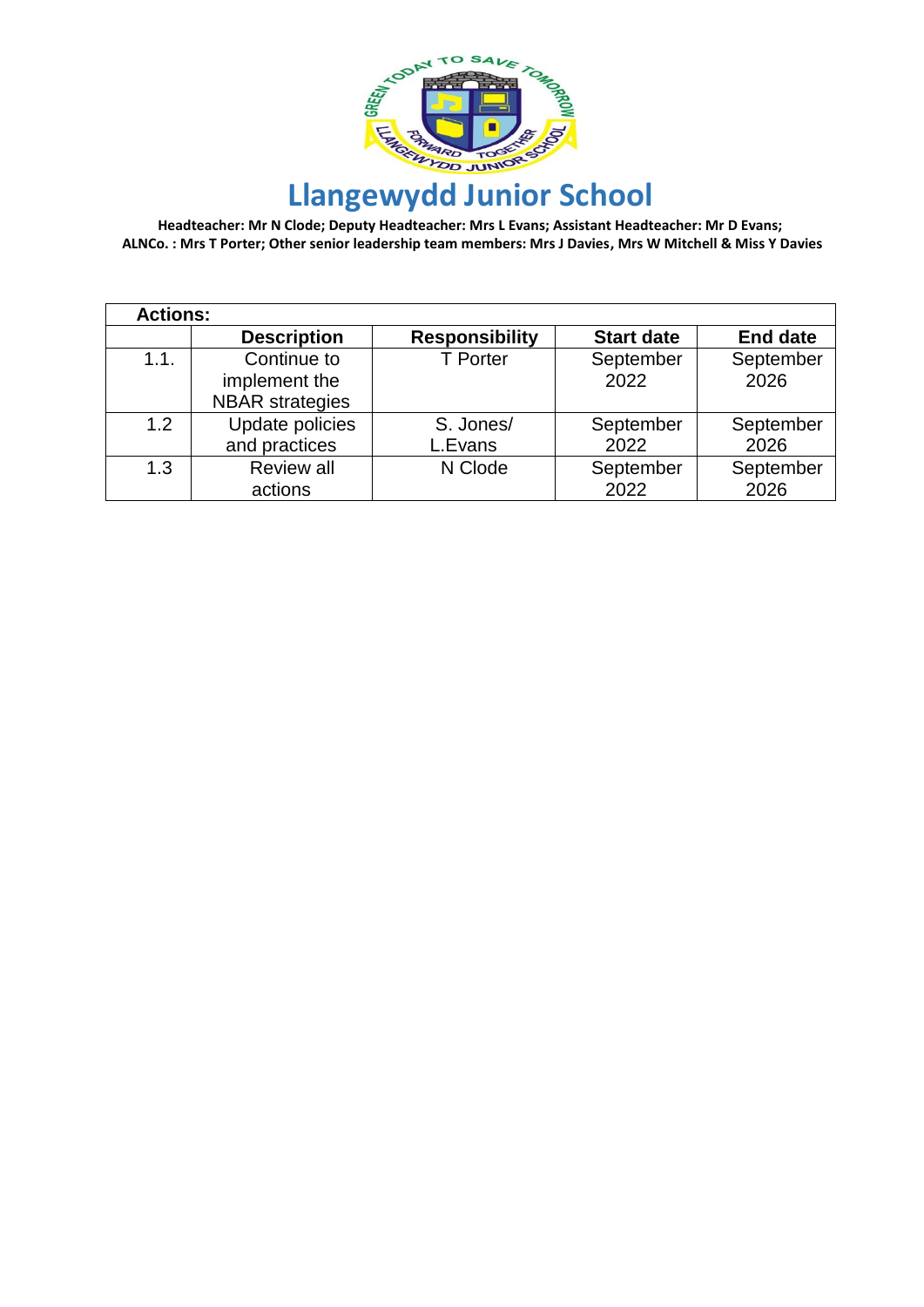

# **Llangewydd Junior School**

**Headteacher: Mr N Clode; Deputy Headteacher: Mrs L Evans; Assistant Headteacher: Mr D Evans; ALNCo. : Mrs T Porter; Other senior leadership team members: Mrs J Davies, Mrs W Mitchell & Miss Y Davies**

#### **Equality Objective 3. Continue to raise awareness of equality and diversity issues among Pupils, Staff and Governors**

**Our Research:**

#### **Key messages from governing body survey from summer 2021**

Overall extremely positive

Very high levels of satisfaction in all areas –typically > 90% levels of satisfaction at least 'most of the time'

Three areas to follow up:

'I am fully aware of the school's arrangements for preventing any bullying, discrimination or harassment'

'I know the school's strategic priorities (SIP targets)'

'I believe the governing body challenges the senior leadership appropriately in relation to standards and provision'

**Information from Engagement:** Stakeholders are very keen to have information relating to all school policies and school developments. Useful to use ICT to promote policies and plans.

#### **Data Development:**

Data collected from parents will highlight an understanding of the Equality Plan. **This objective will be judged to be successful if there is evidence to show the school community understands and is a participant in the developments for the Equalities Planning programme**

| <b>Actions:</b> |                       |                       |                   |                 |
|-----------------|-----------------------|-----------------------|-------------------|-----------------|
|                 | <b>Description</b>    | <b>Responsibility</b> | <b>Start date</b> | <b>End date</b> |
| 1.1             | Complete the revised  | N Clode               | September         | September       |
|                 | plan and ensure it is |                       | 2022              | 2026            |
|                 | published on the web  |                       |                   |                 |
|                 | site. Reference to be |                       |                   |                 |
|                 | made in newsletters   |                       |                   |                 |
|                 | and AGM report of the |                       |                   |                 |
|                 | Governing Body. Hard  |                       |                   |                 |
|                 | copies available at   |                       |                   |                 |
|                 | school.               |                       |                   |                 |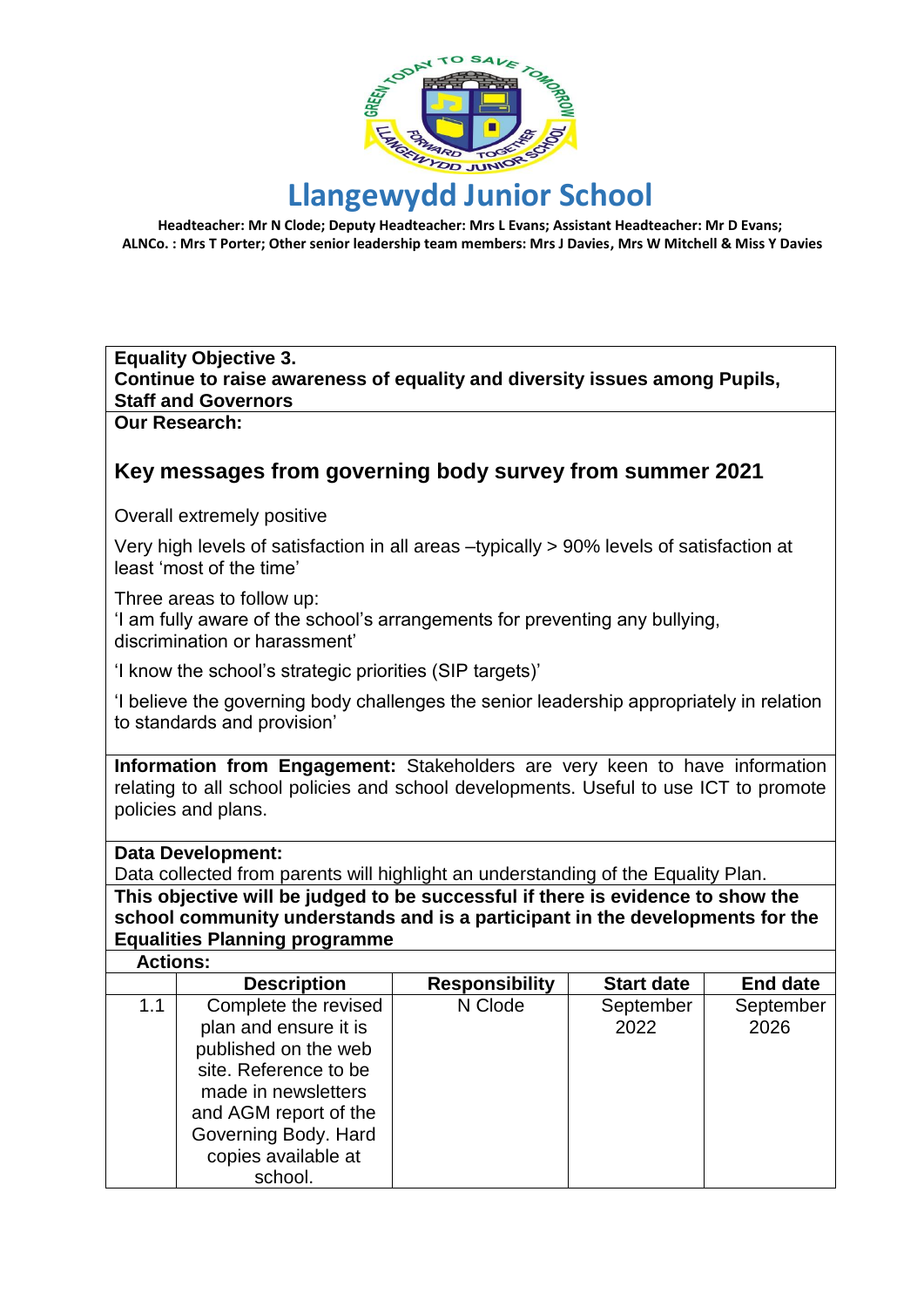

| 1.2 | Present the plan to<br><b>Governors and Parent</b><br>groups             | N Clode | September<br>2022 | September<br>2026 |
|-----|--------------------------------------------------------------------------|---------|-------------------|-------------------|
| 1.3 | Present the plan at<br>Staff meeting/reviews<br>of progress held termly. | N Clode | September<br>2022 | September<br>2026 |

*Appendix 2: Access Plan 2022-2026*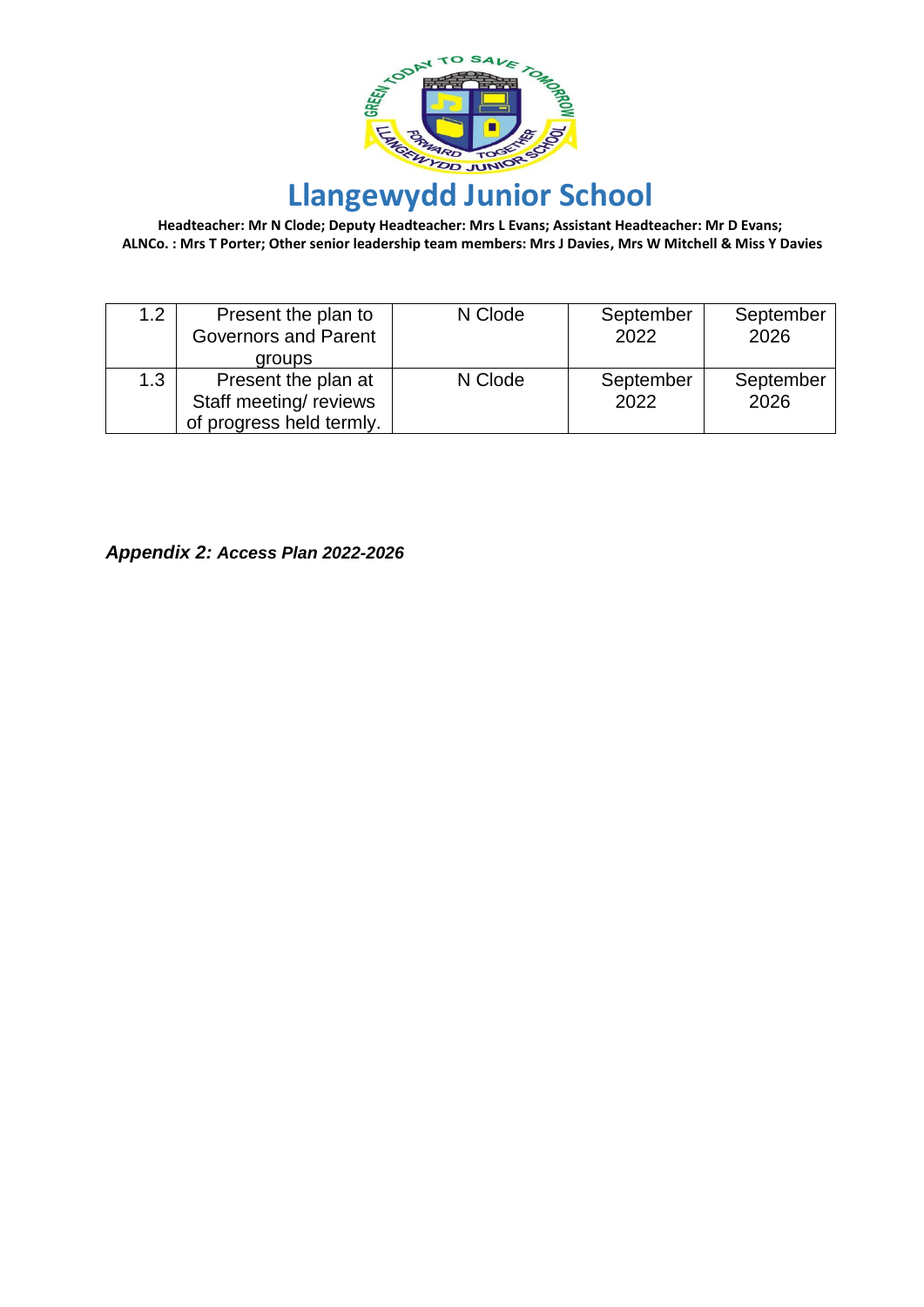

| <b>Short and</b><br>medium term                      | <b>Strategy</b>                                                                                       | <b>Resources</b>                                                                          | <b>Timescale</b> | <b>Success Indicator</b>                                  |
|------------------------------------------------------|-------------------------------------------------------------------------------------------------------|-------------------------------------------------------------------------------------------|------------------|-----------------------------------------------------------|
| <b>Target</b>                                        |                                                                                                       |                                                                                           |                  |                                                           |
| <b>Improve Car</b><br>Park signage                   | Engage (well-<br>known) local<br>contractor                                                           | £2k                                                                                       | Autumn<br>2022   | Evident signage. No<br>visitors attending wrong<br>areas. |
| Install/monitor<br>drainage to<br>front yard         | BCBC to lead on<br>this. Engage<br>contractor. LJS<br>to support safety<br>plan, etc.                 | £15 $k$ (no<br>cost to the<br>school)                                                     | Autumn<br>2022   | No accumulation of<br>rainwater on the 'top<br>yard'      |
| Replace<br>lintels/sills<br>throughout the<br>school | 1 complete<br>already. Ongoing<br>significant and<br>costly issue.<br><b>BCBC</b> to lead on<br>this. | £40k -£50k<br>(no cost to<br>the school -<br>will come<br>from capital<br>board<br>funds) | 2022-23          | Opinion from structural<br>engineers WDL                  |
| Improve paint<br>finish<br>throughout the<br>school. | Employ<br>temporary<br>painter and<br>decorator for<br>20hrs per week.                                | £10k pa                                                                                   | 2022-23          | Clear visible evidence<br>throughout the school           |
| <b>Replace Fire</b><br>Door in the<br>kitchen        | $BCBC - in-$<br>house                                                                                 | £500                                                                                      | Autumn<br>2022   | New door                                                  |